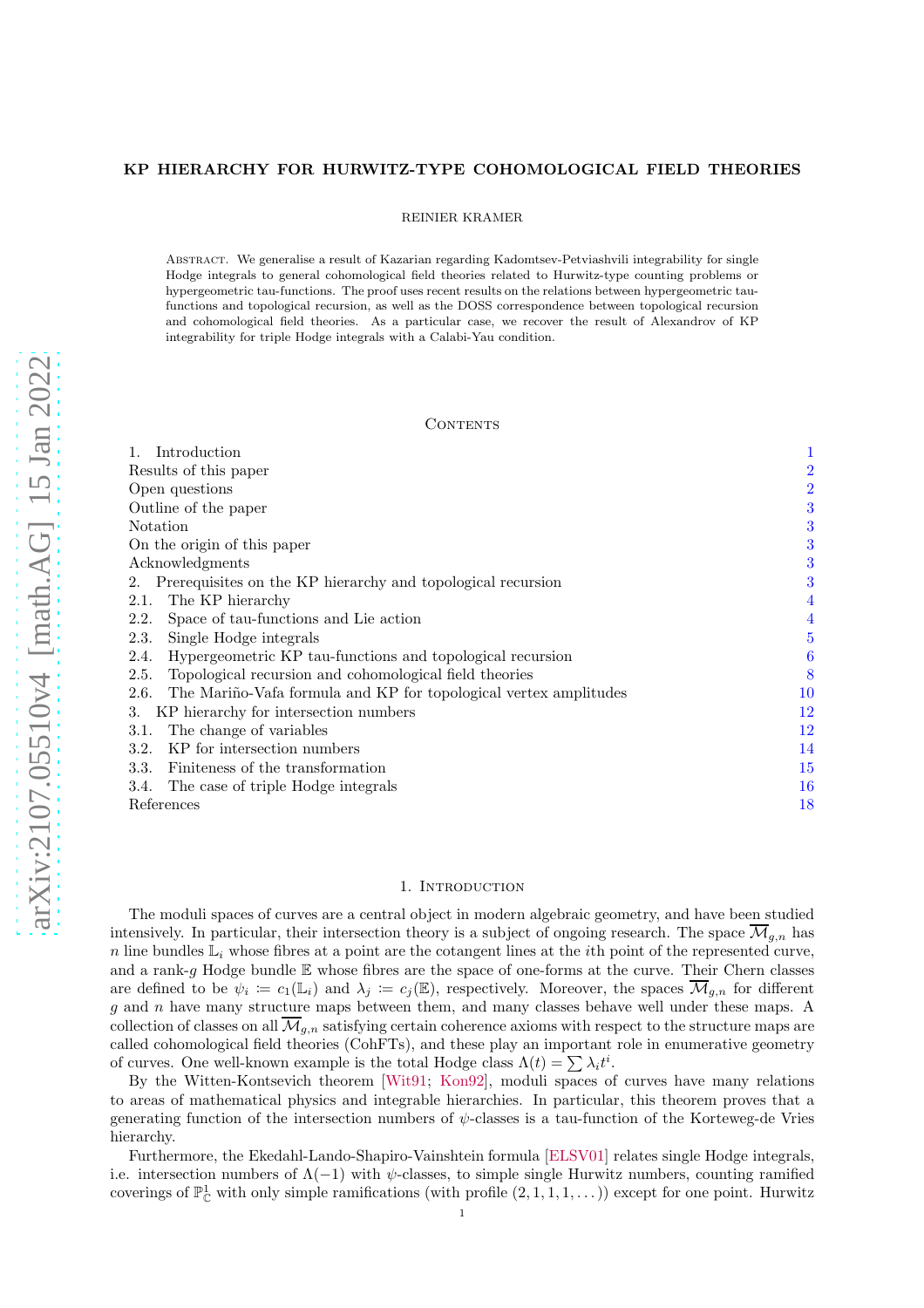numbers themselves also give a large class of tau-functions of Toda or Kadomtsev-Petviashvili hierarchies (of which the KdV hierarchy is a reduction), as noted by Okounkov [\[Oko00\]](#page-19-1).

Kazarian [\[Kaz09](#page-19-2)] interpreted the ELSV formula as a change of variables from the generating function of single Hodge integrals to a tau-function of the Kadomtsev-Petviashvili hierarchy, using the result of Okounkov on simple single Hurwitz numbers.

All of these results have strong relations to Chekhov-Eynard-Orantin topological recursion [\[CEO06;](#page-18-1) [EO07\]](#page-18-2), a succesful way of encoding many counting problem with a natural genus expansion into a spectral curve with a recursively defined collection of multidifferentials, which should be generating functions of the counts. The Witten-Kontsevich  $\psi$ -intersection numbers can be encoded this way, and this is somehow the base case of the theory. Many types of Hurwitz numbers obey topological recursion as well, starting with [\[BM08](#page-18-3); [BEMS11](#page-17-1)] for the first case of simple Hurwitz numbers, and culminating in the works of Bychkov-Dunin-Barkowski-Kazarian-Shadrin [\[BDKS20a;](#page-17-2) [BDKS20b\]](#page-17-3), which prove topological recursion for two large families of hypergeometric KP tau-functions, encompassing nearly all previously-studied cases of Hurwitz numbers.

In another direction, there is a general correspondence between topological recursion and intersection numbers of CohFTs [\[Eyn14;](#page-18-4) [DOSS14\]](#page-18-5), which vastly generalises the ELSV formula when combined with the results on topological recursion for Hurwitz numbers.

A particularly interesting case is the conjecture of Mariño and Vafa [\[MV02\]](#page-19-3) on a further generalisa-tion of the ELSV formula, proved independently in [\[LLZ03;](#page-19-4) [OP04\]](#page-19-5). This Mariño-Vafa formula relates triple Hodge integrals with a Calabi-Yau condition to topological vertex amplitudes, i.e. Gromov-Witten invariants of  $\mathbb{C}^3$ . Topological recursion was conjectured for toric Calabi-Yau threefolds by Bouchard-Klemm-Mariño-Pasquetti [\[BKMP09\]](#page-17-4). It was first proved in [\[Che18](#page-18-6); [Zho09\]](#page-20-1) for  $\mathbb{C}^3$ , as well as in [\[Eyn11\]](#page-18-7) as an example of the general correspondence of theorem [2.12,](#page-7-1) while the general BKMP conjecture was proved in [\[EO15](#page-18-8)].

Both the space of CohFTs and the space of KP tau-functions have an action of an infinite-dimensional group, respectively the Givental group and the Heisenberg-Virasoro group. As certain elements of these spaces have been identified by Witten-Kontsevich and Kazarian, and different integrable hierarchies have been constructed for general CohFTs by Dubrovin-Zhang [\[DZ01\]](#page-18-9) and Buryak [\[Bur15a\]](#page-18-10), one may ask how general the relation is with KP specifically, and the group actions are a natural tool to study this question.

Alexandrov [\[Ale21a\]](#page-17-5) showed that in the case of a rank-one CohFT, the orbits of the Witten-Kontsevich CohFT/tau-function under these two different group actions have an intersection which is only twodimensional, and contains exactly the triple Hodge integrals that appear in the Mariño-Vafa formula. As a consequence, Alexandrov generalises Kazarian's result to show that the generating function of Calabi-Yau triple Hodge integrals satisfies the KP hierarchy after a linear change of variables.

<span id="page-1-0"></span>Results of this paper. We give a new viewpoint on the relation found by Alexandrov, by generalising Kazarian's proof in [\[Kaz09\]](#page-19-2) to all hypergeometric KP tau-functions satisfying topological recursion, using the above results. This yields a change of variables coming from the function  $X$  for any hypergeometric tau-function preserving the KP hierarchy after removing the unstable terms of the tau-function. When topological recursion holds, this resulting tau-function can be interpreted as the generating function of the cohomological field theory.

In general, the change of variables contains infinite linear combinations. However, we identify when the linear combinations are actually finite, and find a finite-dimensional family for each CohFT rank. In the rank one case, this recovers exactly the triple Hodge integrals, in a particular parametrisation. For higher rank, this family seems to fit within Alexandrov's deformed generalised Kontsevich model [\[Ale21b\]](#page-17-6).

Interestingly, the function  $X$  may also be a Möbius transformation. In this case, there is no unstable correction term, and this can be interpreted as certain independence of the parametrisation of the spectral curve. This also resolves the meaning behind Kazarian's change of coordinates, as voiced in [\[Kaz09,](#page-19-2) Remark 2.6]: "The definition for the change (6) looks unmotivated. [...] The only motivation that we can provide here is that 'it works'." There is quite a freedom of choice, but the particular choice Kazarian made reduces to the finite-dimensional family indicated above.

<span id="page-1-1"></span>Open questions. Single and triple Hodge integrals have been studied intensively in relation to Dubrovin-Zhang hierarchies, yielding relations to the intermediate long wave (ILW) hierarchy and the fractional Volterra hierarchy, cf. [\[Bur15b;](#page-18-11) [Bur16;](#page-18-12) [LYZZ21](#page-19-6)]. The relation between those results and the current work are still unclear, and will be discussed elsewhere. Between the first and second versions of this preprint, Liu-Wang-Zhang [\[LWZ21\]](#page-19-7) related the ILW hierarchy to a limit of fractional Volterra hierarchy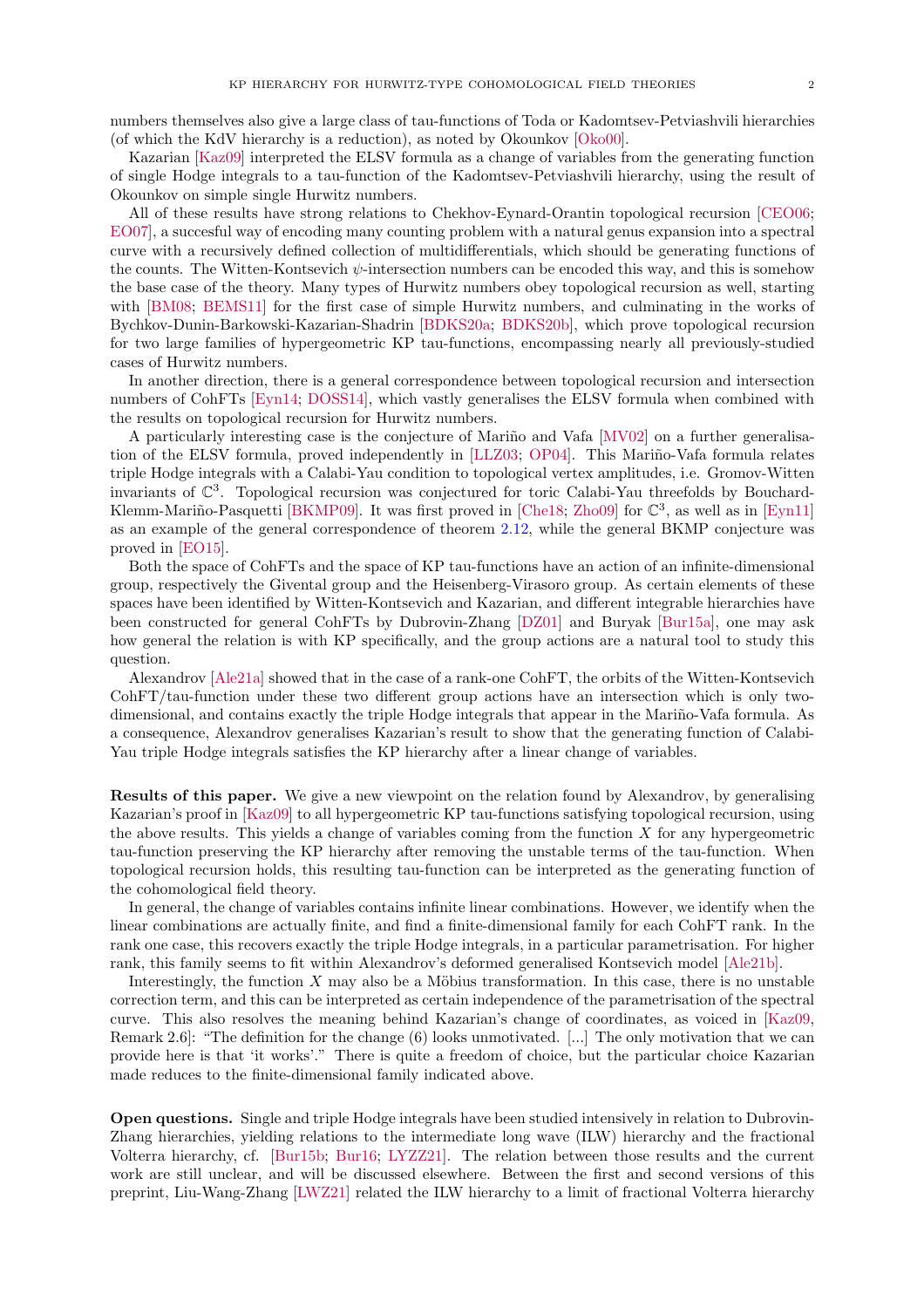viewed as a reduction of the 2D Toda hierarchy, possibly giving a new avenue to relating to the current paper.

The family where the linear change of variables is finite seems like an interesting and natural deformation of Witten's r-spin class, keeping a single ramification point, but splitting the pole of  $dx$ . However, this family seems mostly unknown, with the exception of Alexandrov's work mentioned above. It may be interesting to investigate it more closely, in order to better understand the deformation of higher-order zeroes of dx.

Currently, there is a gap in the literature on limits of spectral curves, which in particular limits the validity of the proof theorem [2.6,](#page-5-1) and hence the applicability of the main theorem of this paper, to  $dx$ with simple zeroes. Future work with Borot, Bouchard, Chidambaram, and Shadrin will fix this, and will investigate more generally the applicability of limit arguments for topological recursion.

For the BKP hierarchy, similar results should hold. In particular, Alexandrov and Shadrin [\[AS21\]](#page-17-7) proved an adapted topological recursion for a large class of hypergeometric BKP tau-functions, analogous to theorem [2.6.](#page-5-1) The analogous ELSV-Eynard-DOSS correspondence between this kind of topological recursion and cohomological field theories has not appeared in the literature, but the special case of completed cycles spin Hurwitz numbers is treated in work of the author with Giacchetto and Lewański [\[GKL21\]](#page-19-8).

<span id="page-2-0"></span>Outline of the paper. Section [2](#page-2-4) contains prerequisites. In sections [2.1](#page-3-0) and [2.2,](#page-3-1) we give a short introduction to the Kadomtsev-Petviashvili hierarchy and its space of solutions. In section [2.3,](#page-4-0) we recall the main ideas from [\[Kaz09\]](#page-19-2), which we will generalise. In sections [2.4](#page-5-0) and [2.5,](#page-7-0) we recall recent results on hypergeometric tau-functions and their relations to topological recursion and cohomological field theories, and state our main theorem, which is theorem [2.16.](#page-8-0) We also introduce, in section [2.6,](#page-9-0) the generating function of triple Hodge numbers, which is the main motivating example of this paper.

In section [3,](#page-11-0) we prove the main result. Firstly, in section [3.1,](#page-11-1) we find a change of variables, for any hypergeometric tau-function, that preserves the property of being a tau-function after removal of unstable terms, corollary [3.5.](#page-13-1) In section [3.2,](#page-13-0) we restrict to the case where topological recursion holds, and use this machinery to obtain tau-functions of intersection numbers, proving our main result. We also determine, in section [3.3,](#page-14-0) the exact conditions for the change of variables to be finite, in a specific sense. Finally, in section [3.4,](#page-15-0) we return to the triple Hodge integrals, and prove an explicit version of the main theorem for this case.

<span id="page-2-1"></span>**Notation.** We work over the field of complex numbers  $\mathbb{C}$ . We will use the function  $\varsigma(z) \coloneqq e^{\frac{z}{2}} - e^{-\frac{z}{2}}$  and  $S(z) = \frac{\varsigma(z)}{z}$ ,  $\mu$  and  $\nu$  will denote partitions, and  $z_{\mu} := \prod_{i=1}^{\mu_1} i^{m_i(\mu)} m_i(\mu)!,$  where  $m_i(\mu)$  is the number of parts of  $\mu$  of size i. We will also consistently write  $n \coloneqq \ell(\mu)$  and  $[\![n]\!] \coloneqq \{1, \ldots, n\}.$ 

<span id="page-2-2"></span>On the origin of this paper. An earlier version of this text, only concerning triple Hodge integrals, was written in 2018, shortly after A. Alexandrov informed me of his result. That version appeared in my PhD dissertation [\[Kra19,](#page-19-9) Chapter 10]. This paper is an updated and extended version of that chapter.

<span id="page-2-3"></span>Acknowledgments. I would like to thank A. Alexandrov for informing me of his theorem on triple Hodge integrals, S. Shadrin for introducing me to the subject and suggesting generalising Kazarian's method to this case, and both of them, G. Carlet, N. Chidambaram, and A. Giacchetto for many interesting discussions. I would also like to thank A. Alexandov and S. Shadrin for suggesting improvements to a previous version of this paper, and P. Norbury for finding errors by calculating example [2.18,](#page-8-1) spurring me to double-check and do this example myself.

Research conducted for this paper is supported by the Netherlands Organization for Scientific Research, the Max-Planck-Gesellschaft, the Natural Sciences and Engineering Research Council of Canada, and the Pacific Institute for the Mathematical Sciences (PIMS). The research and findings may not reflect those of these institutions.

<span id="page-2-4"></span>The University of Alberta respectfully acknowledges that we are situated on Treaty 6 territory, traditional lands of First Nations and Métis people.

2. Prerequisites on the KP hierarchy and topological recursion

In this section, we review some standard notions on the KP hierarchy and its relations to the infinite Grassmannian. We give the main outline of Kazarian's proof of KP for single Hodge integrals, which we will use as a blueprint for our results. We also recall the class of hypergeometric tau-functions, which fulfills a central role in this paper, as well as its relation to topological recursion and cohomological field theories. Finally, we recall the Mariño-Vafa formula for triple Hodge integrals and show it fits in the setup.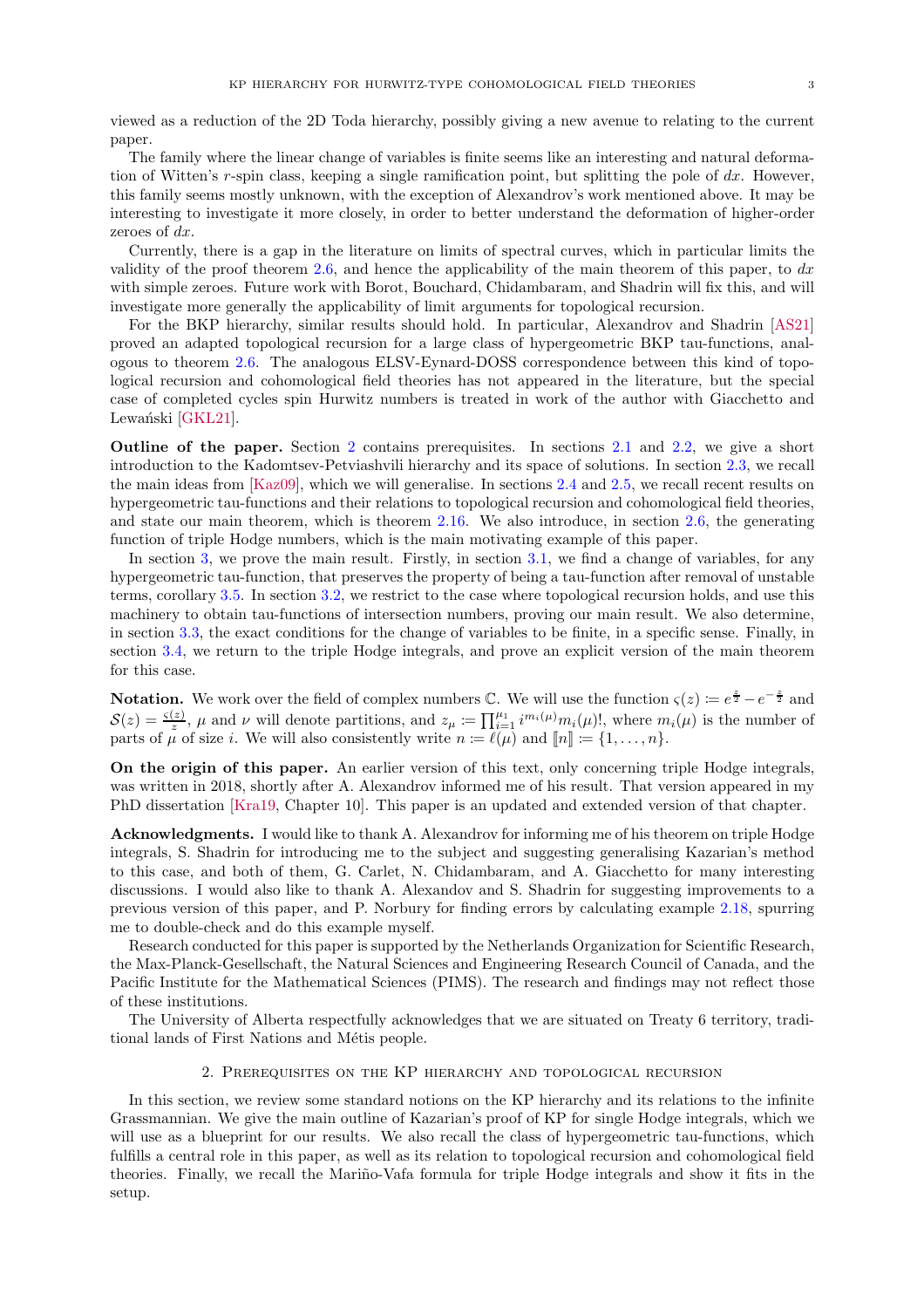<span id="page-3-0"></span>2.1. The KP hierarchy. The Kadomtsev-Petviashvili hierarchy is an infinite set of evolutionary differential equations in infinitely many variables. It is a very well-studied system, and some introductions into the subject can be found in [\[Dic03;](#page-18-13) [Kha99](#page-19-10); [MJD00](#page-19-11)].

Let  $\underline{t} = \{t_i\}_{i\geq 1}$  be a set of independent variables and  $\partial \coloneqq \frac{\partial}{\partial t_1}$ . Define the pseudo-differential operator (i.e. a Laurent series in  $\partial^{-1}$  with coefficients functions in  $\underline{t}$  with composition defined formally)

(1) 
$$
L = \partial + u_1 \partial^{-1} + u_2 \partial^{-2} + \dots
$$

where the  $u_j$  are dependent variables in the  $t_i$ . For a pseudo-differential operator O, define  $O_+$  to be its purely differential part, the part without powers of  $\partial^{-1}$ . The Lax formulation of the KP hierarchy is given by the system of equations

(2) 
$$
\frac{\partial L}{\partial t_i} = \left[ (L^i)_+, L \right].
$$

This is a system of partial differential equations for the  $u_j$ , and they can be interpreted as the compatibility equations for the system

(3) 
$$
L\Psi = z\Psi \qquad \qquad \frac{\partial \Psi}{\partial t_i} = (L^i)_+ \Psi.
$$

The function  $\Psi$  is called the *Baker-Akhiezer* function. The first non-trivial equation, the KP equation, is

(4) 
$$
3\frac{\partial^2 u_1}{\partial t_2^2} - \frac{\partial}{\partial t_1} \left( 4\frac{\partial u_1}{\partial t_3} - 12u_1 \frac{\partial u_1}{\partial t_1} - \frac{\partial^3 u_1}{\partial t_1^3} \right) = 0.
$$

The Baker-Akhiezer function can be written in the form

(5) 
$$
\Psi = \frac{\tau(\{t_k - \frac{z^{-k}}{k}\})}{\tau(\{t_k\})} e^{\xi(\underline{t}, z)}, \qquad \xi(\underline{t}, z) = \sum_{k=1}^{\infty} t_k z^k
$$

Here  $\tau$  is a single function, called a tau-function, dependent on the  $t_k$ , and all dependent variables can be expressed in terms of this one function. This way, the entire hierarchy can be rewritten as bilinear equations for  $\tau$  called *Hirota equations*:

.

(6) 
$$
\operatorname{Res}_{z=\infty} dz e^{\xi(\underline{t},z)-\xi(\underline{t}',z)} \tau(\{t_k-\frac{1}{kz^k}\}) \tau(\{t'_k+\frac{1}{kz^k}\}) .
$$

Writing  $F = \log \tau$ , we find  $u_1 = \partial^2 \log \tau$ , and the first two equations are

(7) 
$$
0 = 3\frac{\partial^2 F}{\partial t_2^2} - 4\frac{\partial^2 F}{\partial t_3 \partial t_1} + \frac{\partial^4 F}{\partial t_1^4} + 6\left(\frac{\partial^2 F}{\partial t_1^2}\right)^2;
$$

(8) 
$$
0 = 2 \frac{\partial^2 F}{\partial t_3 \partial t_2} - 3 \frac{\partial^2 F}{\partial t_4 \partial t_1} + \frac{\partial^4 F}{\partial t_2 \partial t_1^3} + 6 \frac{\partial^2 F}{\partial t_2 \partial t_1} \frac{\partial^2 F}{\partial t_1^2}.
$$

<span id="page-3-1"></span>2.2. Space of tau-functions and Lie action. The space of solutions of the KP hierarchy is an infinite-dimensional Grassmannian [\[SS83\]](#page-20-2), which is usually Plücker embedded in a Fock space, i.e. a highest weight module of a certain Clifford algebra. The Hirota equations are then the Plücker relations defining the Grassmannian inside the Fock space. By the boson-fermion correspondence, this can also be expressed in terms of symmetric functions, which is the viewpoint we will adopt here.

**Definition 2.1.** We write  $\Lambda := \mathbb{C}[\![p_1, p_2, \ldots]\!]$  for the space of symmetric functions, also called the bosonic Fock space (of type A). Here the  $p_k$  are power-sum functions  $p_k = \sum_i X_i^k$  in some countably infinite variable set  $\underline{X} = \{X_i\}.$ 

For other symmetric functions in X, e.g. the Schur functions  $s_{\lambda}$ , we write  $s_{\lambda}(p) := s_{\lambda}(X)$ .

The space of symmetric functions has a projective action of the Lie algebra  $\mathfrak{gl}(\infty)$ , the algebra of infinite square matrices  $(a_{ij})_{i,j\in\mathbb{Z}+\frac{1}{2}}$  $(a_{ij})_{i,j\in\mathbb{Z}+\frac{1}{2}}$  $(a_{ij})_{i,j\in\mathbb{Z}+\frac{1}{2}}$ .<sup>1</sup> This space has a standard basis given by  $E_{kl} = (\delta_{ik}\delta_{jkl})_{ij}$ . Define the vertex operator

(9) 
$$
Z(z,w) = \frac{1}{z-w} \left( \exp \left( \sum_{j=1}^{\infty} (z^j - w^j) p_j \right) \exp \left( - \sum_{k=1}^{\infty} (z^{-k} - w^{-k}) \frac{1}{k} \frac{\partial}{\partial p_k} \right) - 1 \right).
$$

Then expanding this vertex operator as

(10) 
$$
Z(z,w) = \sum_{i,j \in \mathbb{Z}+\frac{1}{2}} Z_{ij} z^{i+1/2} w^{-j-1/2},
$$

<span id="page-3-2"></span><sup>&</sup>lt;sup>1</sup>In order to make the Lie bracket well-defined, some decay condition is needed. A common choice is restriction to finitely many diagonals, but there are other options, see e.g. [\[SS83](#page-20-2)]. We will remain agnostic on this choice, as in this paper, the required convergence in guaranteed by our constructions.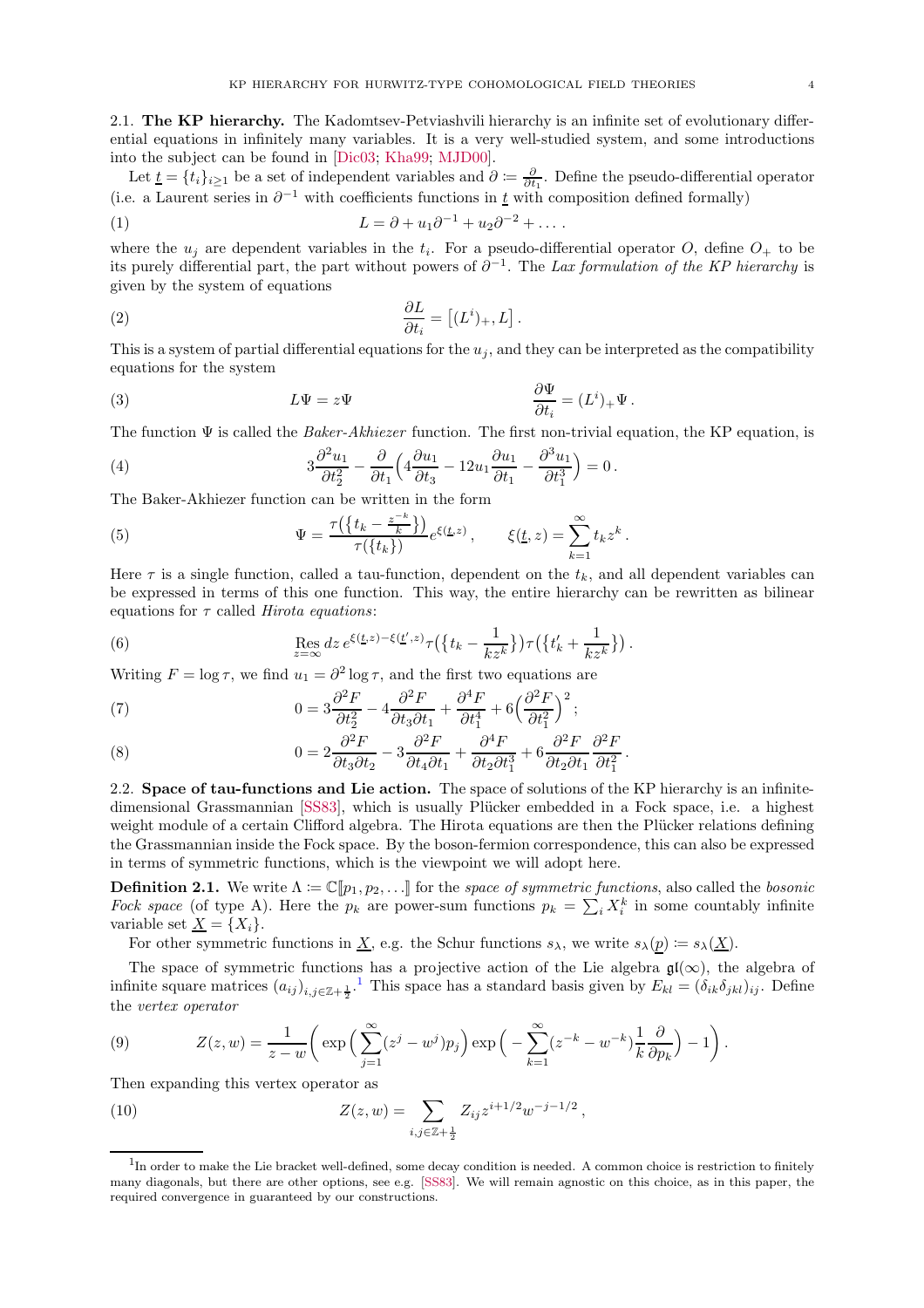the assignment  $E_{ij} \rightarrow Z_{ij}$  is a projective representation of  $\mathfrak{gl}(\infty)$ , i.e. a representation of a central extension  $\mathfrak{gl}(\infty)$ .

.

The matrices  $\alpha_k = \sum_{l \in \mathbb{Z}+\frac{1}{2}} E_{l-k,l}$  give rise to the following operators on  $\Lambda$ :

(11) 
$$
a_k \coloneqq \begin{cases} p_k & k > 0 \\ -k \frac{\partial}{\partial p_{-k}} & k < 0 \\ 0 & k = 0 \end{cases}
$$

We also define the following operators:

(12) 
$$
L_m := \frac{1}{2} \sum_{i=-\infty}^{\infty} :a_i a_{m-i}; \qquad M_l := \frac{1}{6} \sum_{i,j=-\infty}^{\infty} :a_i a_j a_{l-i-j};
$$

where the ::, the *normal ordering*, means one should order the operators inside in order of decreasing index. All of these operators are in  $\mathfrak{gl}(\infty)$ .

**Theorem 2.2** ([\[SS83](#page-20-2)]). Under the identification  $t_k = \frac{p_k}{k}$ , the space of KP tau-functions is the orbit of  $1 \in \Lambda$  under the action of  $\mathfrak{gl}(\infty)$ .

<span id="page-4-0"></span>2.3. Single Hodge integrals. In [\[Kaz09\]](#page-19-2), Kazarian considered the generating function for single Hodge integrals,

(13) 
$$
F_H(u; T_0, T_1, T_2, \dots) := \sum_{g,n} \frac{1}{n!} \sum_{d_1, \dots, d_n \ge 0} \int_{\overline{\mathcal{M}}_{g,n}} \Lambda(-u^2) \prod_{i=1}^n \psi_i^{d_i} T_{d_i},
$$

and showed that its exponent,  $Z_H := \exp(F_H)$ , is a tau-function for the KP hierarchy, after a certain change of coordinates. Explicitly, this change of coordinates is given as follows: define

<span id="page-4-1"></span>(14) 
$$
D = (u+z)^2 z \frac{\partial}{\partial z}.
$$

Then we define the  $T_d$  in terms of other coordinates  $q_k$  by the linear correspondence

<span id="page-4-2"></span>(15) 
$$
q_k \leftrightarrow z^k
$$
,  $T_d \leftrightarrow D^dz$ .

The proof consists of three steps, and makes essential use of the ELSV formula [\[ELSV01\]](#page-18-0) to transform this generating function into a generating function of Hurwitz numbers.

The first step, [\[Kaz09,](#page-19-2) Theorem 2.2], is the observation that the generating function for single simple Hurwitz numbers is a tau-tunction for the KP hierarchy. This is a well-known result, see [\[Oko00\]](#page-19-1). In fact, the single simple Hurwitz generating function can be obtained from the trivial τ-function 1 by the action of two very explicit elements of the Lie group associated to  $\overline{\mathfrak{gl}(\infty)}$ . The second step, [\[Kaz09,](#page-19-2) Theorem 2.3], uses the ELSV formula to rewrite the Hurwitz generating function (after subtracting the unstable geometries) as a generating function for single Hodge integrals. This introduces certain combinatorial factors, that suggest a certain change of coordinates, which is encoded by the equation  $X(z) = \frac{z}{1+\beta z}e^{-\frac{\beta z}{1+\beta z}}$ . After this change of coordinates, we obtain  $Z_H$ , viewed as a function in q's.

The third step, [\[Kaz09,](#page-19-2) Theorem 2.5] shows that a certain class of coordinate changes preserves solutions of the KP hierarchy, after they are modified with a quadratic function. In essence, this coordinate change is given infinitesimally by the flow along the differential part of an  $A \in \mathfrak{gl}(\infty)$ , whose polynomial part is exactly the added quadratic function. In this specific case, this quadratic function is exactly the (0, 2) part of the Hurwitz generating function.

In this paper, we will generalise this proof scheme to a more general setting. We will start from a general hypergeometric tau-function in the sense of theorem [2.6](#page-5-1) below, corresponding to the first point of the proof.

We obtain a change of coordinates coming from this formalism that can always be completed to an automorphism of KP when correcting with the  $H_{0,2}$  of equation [\(26\)](#page-6-0), without any further assumption, corresponding to the third point of the proof.

If we restrict to the class of hypergeometric tau-functions satisfying topological recursion, we can use the correspondence between topological recursion and cohomological field theories of Eynard and Dunin-Barkowski-Orantin-Shadrin-Spitz [\[Eyn14;](#page-18-4) [DOSS14\]](#page-18-5), which generalises the ELSV formula and hence gives the second step.

In the particular case of triple Hodge integrals, the role of the ELSV formula is taken by the Mariño-Vafa formula. For explanations on all the required notions and notation, see the following sections.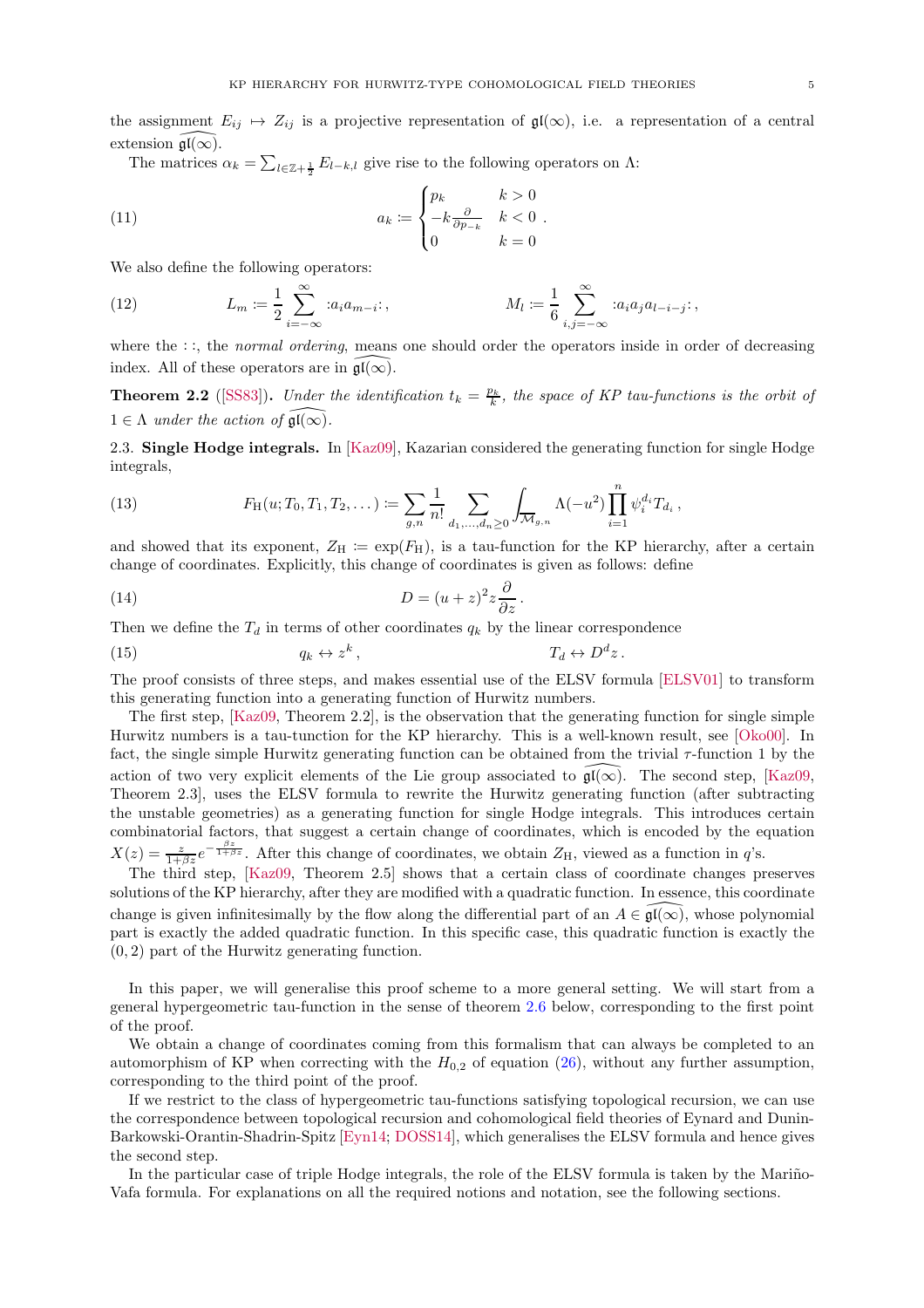<span id="page-5-0"></span>2.4. Hypergeometric KP tau-functions and topological recursion. An important class of KP tau-functions is given by the hypergeometric tau-functions [\[KMMM95;](#page-19-12) [OS01a;](#page-19-13) [OS01b\]](#page-19-14), for which we will use the results and notation of [\[BDKS20a\]](#page-17-2). In two large families of examples, these satisfy Eynard-Orantin topological recursion [\[EO07\]](#page-18-2) (or its generalisation to non-simple ramification given by Bouchard-Eynard [\[BE13\]](#page-17-8)), which we define first. We will confine ourselves to the case of rational spectral curves, as this is the appropriate setting for the Hurwitz-type problems covered.

**Definition 2.3** ([\[EO07;](#page-18-2) [BE13\]](#page-17-8)). A rational spectral curve is a quadruple  $C = (\Sigma = \mathbb{P}^1, dx, dy, B)$ , where dx and dy are meromorphic one-forms on  $\Sigma$  with no common zeroes, only simple poles of dx, and without poles of dy at zeroes of dx, and  $B = B(z_1, z_2) = \frac{dz_1 dz_2}{(z_1 - z_2)^2}$  is a symmetric  $(1, 1)$ -form on  $\Sigma \times \Sigma$ . Write  $R \subset \Sigma$  for the set of zeroes of dx, and  $r_a$  for the order of vanishing of dx at  $a \in R$ .

On a rational spectral curve, define a set of symmetric multidifferentials  $\{\omega_{g,n}\}_{g\geq 0,n\geq 1}$  on  $\Sigma^n$  via topological recursion as follows: first, define the unstable cases by  $\omega_{0,1} := ydx$  (this need only be defined locally near the  $a_i$  using any primitive of y) and  $\omega_{0,2} := B$ . Then, for  $2g - 2 + (n + 1) > 0$ , the stable range, define

$$
(16) \ \ \omega_{g,n+1}(z_{[n]},z_{n+1}) \coloneqq \sum_{a \in R} \sum_{\{0\} \subsetneq I \subset \{0,\dots,r_a-1\}} \text{Res}_{z=a} \frac{\int_a^z \omega_{0,2}(\cdot,z_{n+1})}{\prod_{i=2}^m \left(\omega_{0,1}(z) - \omega_{0,1}(\sigma_a^i(z))\right)} \mathcal{W}_{g,|I|+1,n}(\sigma_a^I(z);z_{[n]}),
$$

where  $\sigma_a$  is a generator of the local deck transformations of a primitive of dx at a, and

(17) 
$$
\mathcal{W}_{g,m,n}(\zeta_{[m]}; z_{[n]}) \coloneqq \sum_{\substack{\mu \vdash [m] \\ \bigcup_{k=1}^{l(\mu)} N_k = [n] \\ \sum g_k = g + l(\mu) - n}}' \prod_{k=1}^{l(\mu)} \omega_{g_k, |\mu_k| + |N_k|}(\zeta_{\mu_k}, z_{N_k})
$$

where the prime on the summation means exclusion of any  $(g_k, |\mu_k| + |N_k|) = (0, 1)$ .

Remark 2.4. Often, the definition of spectral curves involves functions x and y, in stead of their derivatives. However, these functions may not be defined globally on  $x$ , e.g. they may – and in this paper will – contain logarithmic terms. As most of the theory of topological recursion (with the notable exception of the global topological recursion of Bouchard-Eynard [\[BE13](#page-17-8)]) only depends on the derivatives, I have chosen to use this as a definition.

<span id="page-5-3"></span>**Theorem 2.5** ([\[BEO15;](#page-17-9) [BS17\]](#page-18-14)). Let  $C$  be a rational spectral curve with simple zeroes of dx. A collection  ${\{\omega_{g,n}\}_{g\geq0,n\geq1}}$  with  $\omega_{0,1} = ydx$  and  $\omega_{0,2} = B$  satisfies topological recursion if and only if the following hold:

- Meromorphicity: For  $2g 2 + n > 0$ ,  $\omega_{g,n}$  extends to a meromorphic form on  $\Sigma^n$ ;
- Linear loop equation: For any g, n, and  $a \in R$ ,

(18) 
$$
\omega_{g,n+1}(z,z_{\llbracket n\rrbracket}) + \omega_{g,n+1}(\sigma_a(z),z_{\llbracket n\rrbracket})
$$

is holomorphic near  $z = a$  and has a simple zero at  $z = a$ ;

• Quadratic loop equation: For any g, n, and  $a \in R$ ,

$$
(19)
$$

(19) 
$$
\omega_{g-1,n+2}(z,\sigma_a(z),z_{[\![n]\!]} )+\sum_{\substack{g_1+g_2=g\\I\sqcup J=[\![n]\!]}}\omega_{g_1,|I|_1+1}(z,z_I)\omega_{g_2,|J|+1}(\sigma_a(z),z_J)
$$

is holomorphic near  $z = a$  and has a double zero at  $z = a$ ;

• Projection property:  $For 2g - 2 + n > 0$ ,

(20) 
$$
\omega_{g,n}(z_{[\![n]\!]}) = \sum_{a_1,...,a_n \in R} \Big( \prod_{j=1}^n \text{Res}_{\zeta_j = a_j} \int_{a_j}^{z_j} \omega_{0,2}(z_j, \cdot) \Big) \omega_{g,n}(\zeta_{[\![n]\!]}) \, .
$$

If only the meromorphicity and linear and quadratic loop equations hold, the problem is said to satisfy blobbed topological recursion, cf. [\[BS17\]](#page-18-14). In this case, the  $\omega_{q,n}$  are determined by the spectral curve along with their holomorphic parts at ramification points.

One important reason to consider topological recursion is that the  $\omega_{g,n}$  will often encode enumerative invariants in their Taylor series expansion around a given point of the spectral curve in a given coordinate. For us, this is also the case, as we consider the class given by the following theorem:

<span id="page-5-1"></span>Theorem 2.6 ([\[BDKS20a;](#page-17-2) [BDKS20b](#page-17-3)]). Consider two formal power series

<span id="page-5-2"></span>(21) 
$$
\hat{\psi}(\hbar^2, y) \coloneqq \sum_{k=1}^{\infty} \sum_{m=0}^{\infty} c_{k,m} y^k \hbar^{2m}, \qquad \hat{y}(\hbar^2, z) \coloneqq \sum_{k=1}^{\infty} \hat{y}_k(\hbar^2) z^k \coloneqq \sum_{k=1}^{\infty} \sum_{m=0}^{\infty} s_{k,m} z^k \hbar^{2m},
$$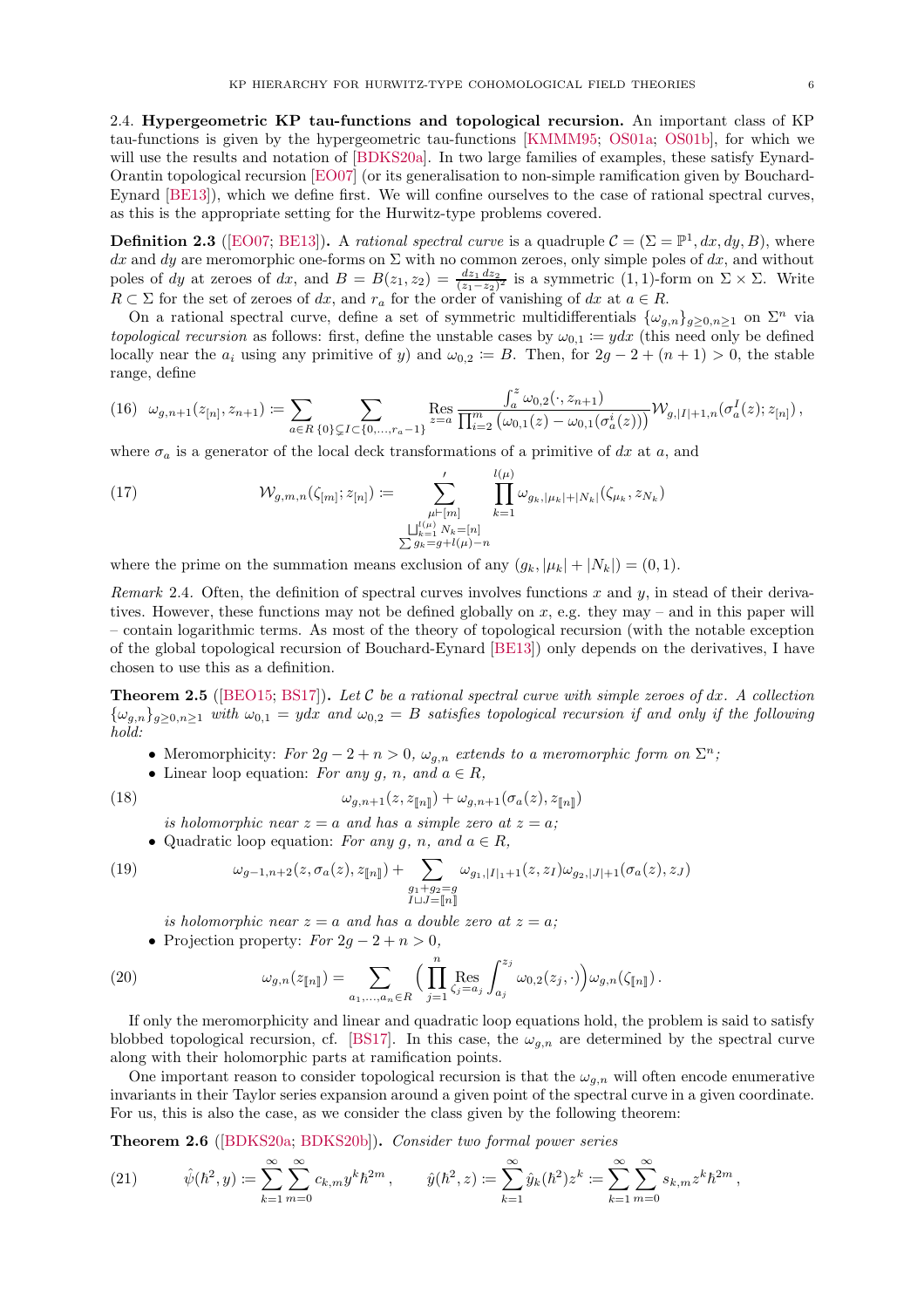and their associated hypergeometric KP tau-function or Orlov-Scherbin partition function

(22) 
$$
Z(\underline{p}) = e^{F(\underline{p})} = \sum_{\nu \in \mathcal{P}} \exp \left( \sum_{\square \in \nu} \hat{\psi}(\hbar^2, -\hbar c_{\square}) \right) s_{\nu}(\underline{p}) s_{\nu}(\left\{ \frac{\hat{y}_k(\hbar^2)}{\hbar} \right\}).
$$

Define

<span id="page-6-5"></span><span id="page-6-3"></span><span id="page-6-1"></span>
$$
\psi(y) \coloneqq \hat{\psi}(0, y), \qquad y(z) \coloneqq \hat{y}(0, z), \qquad x(z) \coloneqq \log z - \psi(y(z)),
$$

(23) 
$$
X(z) := e^{x(z)},
$$
  $D := \frac{\partial}{\partial x},$   $Q := z \frac{dx}{dz}$ 

and write

(24) 
$$
H_n \coloneqq \sum_{k_1,\dots,k_n=1}^{\infty} \frac{\partial^n F}{\partial p_{k_1} \cdots \partial p_{k_n}} \bigg|_{p=0} X_1^{k_1} \cdots X_n^{k_n}.
$$

Then these can be decomposed as

<span id="page-6-6"></span>(25) 
$$
H_n = \sum_{g=0}^{\infty} \hbar^{2g-2+n} H_{g,n} ,
$$

with  $H_{q,n}$  independent of  $\hbar$ , and

<span id="page-6-0"></span>(26) 
$$
DH_{0,1}(X(z)) = y(z), \qquad H_{0,2}(X(z_1), X(z_2)) = \log\left(\frac{z_1^{-1} - z_2^{-1}}{X_1^{-1} - X_2^{-1}}\right).
$$

If moreover  $\frac{d\psi(y)}{dy}|_{y=y(z)}$  and  $\frac{dy(z)}{dz}$  have analytic continuations to meromorphic functions in z and all coefficients of positive powers of  $\hbar^2$  in  $\hat{\psi}(\hbar^2, y(z))$  and  $\hat{y}(\hbar^2, z)$  are rational functions of z whose singular points are disjoint from the zeroes of  $dx$ , then the n-point differentials

(27) 
$$
\omega_{g,n} := d_1 \cdots d_n H_{g,n} + \delta_{g,0} \delta_{n,2} \frac{dX_1 dX_2}{(X_1 - X_2)^2}
$$

can be extended analytically to  $(\mathbb{P}^1)^n$  as global rational forms, and the collection of n-point differentials satisfies meromorphicity and the linear and quadratic loop equations, i.e. blobbed topological recursion, for the curve  $(\mathbb{P}^1, dx(z), dy(z), B = \frac{dz_1 dz_2}{(z_1 - z_2)^2}).$ 

Finally, if  $\hat{\psi}$  and  $\hat{y}$  belong to one of the two families

Family I 
$$
\hat{\psi}(\hbar^2, y) = \mathcal{S}(\hbar \partial_y) P_1(y) + \log \left( \frac{P_2(y)}{P_3(y)} \right);
$$
  $\hat{y}(\hbar^2, z) = \frac{R_1(z)}{R_2(z)},$   
Family II  $\hat{\psi}(\hbar^2, y) = \alpha y;$   $\hat{y}(\hbar^2, z) = \frac{R_1(z)}{R_2(z)} + \mathcal{S}(\hbar z \partial_z)^{-1} \log \left( \frac{R_3(z)}{R_4(z)} \right),$ 

where  $\alpha \in \mathbb{C}^\times$  and the  $P_i$  and  $R_j$  are arbitrary polynomials such that  $\psi(y)$  and  $y(z)$  are non-zero, but vanishing at zero, and no singular points of y are mapped to branch points by x, then the n-point differentials also satisfy the projection property, and hence topological recursion, for the curve above.

<span id="page-6-4"></span>*Remark* 2.7. It is possible to allow for constant terms in  $\hat{\psi}$  in equation [\(21\)](#page-5-2), but using quasihomogeneity of the  $s_{\nu}$  in equation [\(22\)](#page-6-1), this can be absorbed in a recaling of the argument of  $\hat{y}$ . From the spectral curve point of view, this follows from the fact that the two curves

(28) 
$$
\begin{cases} X_1(z) = ze^{-\psi \circ y(z) + \log a} = aze^{-\psi \circ y(z)} \\ y_1(z) = y(z) \end{cases}
$$
 and 
$$
\begin{cases} X_2(z') = z'e^{-\psi \circ y(\frac{z'}{a})} \\ y_2(z') = y(\frac{z'}{a}) \end{cases}
$$

can be identified via  $z' = az$ .

Remark 2.8. We will consistently use the symbol  $x$  for the function which is part of the spectral curve data and X for its exponential, which is the expansion parameter for this class of Hurwitz problems.

We will need different parts of this theorem for the different parts of the proof. In particular, topological recursion is needed to obtain intersection numbers.

<span id="page-6-2"></span>There is one small generalisation that can be made in theorem [2.6](#page-5-1) by using a homogeneity property, using that equation [\(22\)](#page-6-1) is a KP tau-function identically in  $\hbar$ .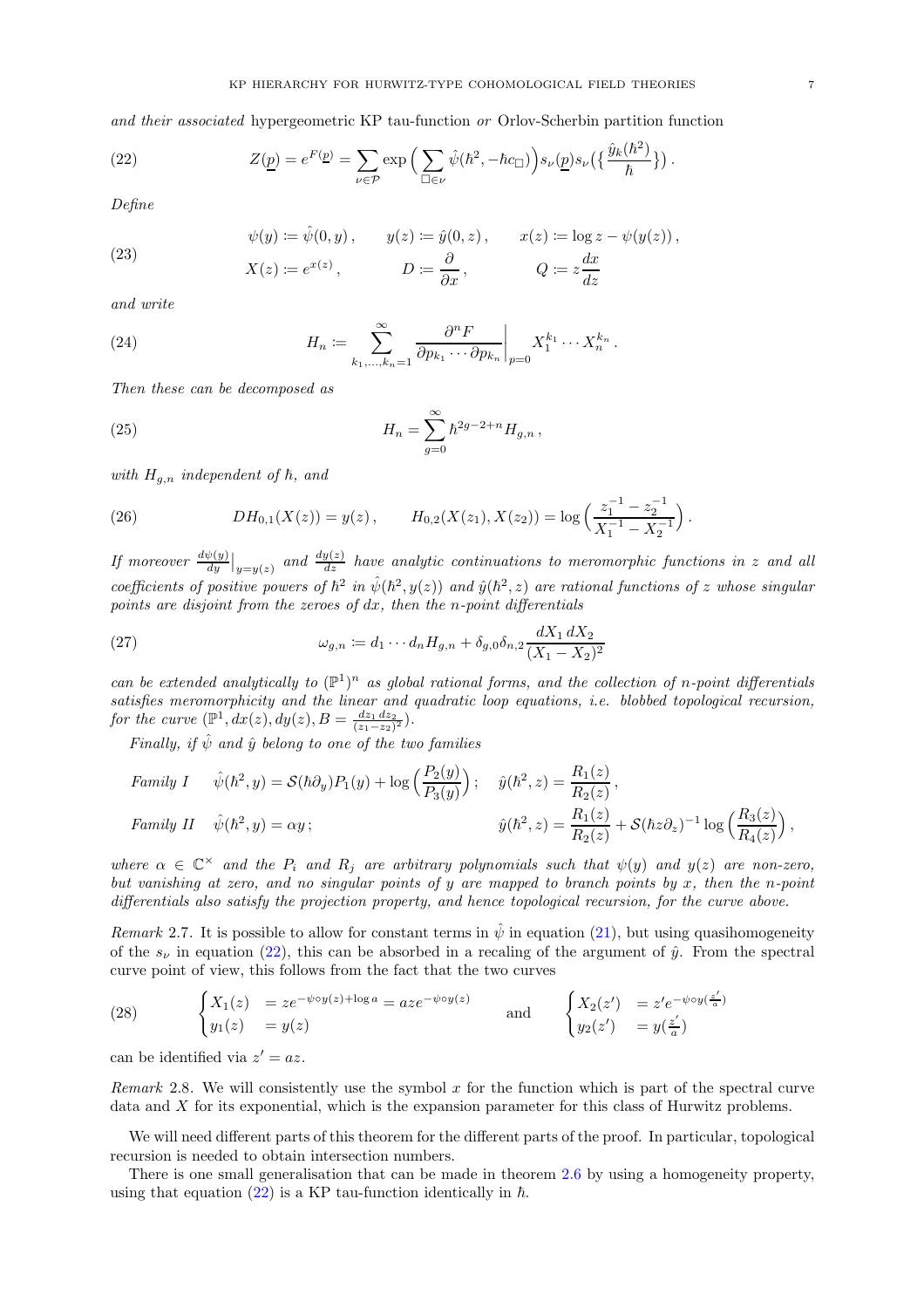**Lemma 2.9.** There is a  $\mathbb{C}^{\times}$  action on pairs  $(\hat{\psi}, \hat{y})$  induced by rescaling of  $\hbar$  in equation [\(22\)](#page-6-1) as follows:

(29) 
$$
\lambda \cdot (\hat{\psi}(\hbar^2, y), \hat{y}(\hbar^2, z)) = (\hat{\psi}(\lambda^{-2}\hbar^2, \lambda^{-1}y), \lambda \hat{y}(\lambda^{-2}\hbar^2, z)).
$$

This acts on  $H_{g,n}$  as  $\lambda \cdot H_{g,n} = \lambda^{2-2g-n} H_{g,n}$  and on the spectral curve by

(30) 
$$
\lambda \cdot (\mathbb{P}^1, dx(z), dy(z), B) = (\mathbb{P}^1, dx(z), \lambda dy(z), B).
$$

<span id="page-7-2"></span>Hence it is compatible with the homogeneity of topological recursion of e.g. [\[EO09](#page-18-15), Section 4.1].

Corollary 2.10. Family II of theorem [2.6](#page-5-1) can be extended to

(31) 
$$
\hat{\psi}(\hbar^2, y) = \alpha y; \qquad \hat{y}(\hbar^2, z) = \frac{R_1(z)}{R_2(z)} + \lambda S(\lambda^{-1} \hbar z \partial_z)^{-1} \log \left( \frac{R_3(z)}{R_4(z)} \right),
$$

with the same conditions on  $\alpha$ , the  $P_i$ , and the  $R_j$  as before, and  $\lambda \in \mathbb{C}^{\times}$ .

*Proof.* The constant  $\lambda$  has been absorbed in  $\alpha$  and the  $R_i$  where possible.

A similar argument for Family I does not lead to an extended class, as this family is already invariant under the torus action.

<span id="page-7-0"></span>2.5. Topological recursion and cohomological field theories. Topological recursion is strongly related to intersection theory of the moduli spaces of curves: there is a quite general correspondence between spectral curves and certain coherent collections of intersection classes in the moduli spaces. These coherent collections are cohomological field theories, which were orignally defined by Kontsevich and Manin [\[KM94](#page-19-15)] to axiomatise Gromov-Witten theory.

**Definition 2.11** ([\[KM94](#page-19-15)]). Let V be a vector space with a non-degenerate bilinear form  $\eta$  and a distinguished vector 1. A cohomological field theory with flat unit (CohFT) on  $(V, \eta, 1)$  is a collection of maps

(32) 
$$
\Omega_{g,n} \colon V^{\otimes n} \to H^*(\overline{\mathcal{M}}_{g,n}),
$$

for all  $g \geq 0$ ,  $n \geq 1$  such that  $2g - 2 + n > 0$ , such that

- $\Omega_{q,n}$  is  $\mathfrak{S}_n$ -equivariant with respect to simultaneous permutation of the factors and the marked points;
- with respect to the glueing maps

(33) 
$$
\rho: \overline{M}_{g-1,n+2} \to \overline{\mathcal{M}}_{g,n}, \qquad \sigma: \overline{M}_{g,|I|+1} \times \overline{M}_{h,|J|+1} \to \overline{M}_{g+h,|I \sqcup J|},
$$

we get

$$
\rho^* \Omega_{g,n}(v_{\llbracket n \rrbracket}) = \Omega_{g-1,n+2}(v_{\llbracket n \rrbracket} \otimes \eta^{\dagger}),
$$
  

$$
\sigma^* \Omega_{g+h,|I|+|J|}(v_I \otimes v_J) = \Omega_{g,|I|+1} \otimes \Omega_{h,|J|+1}(v_I \otimes \eta^{\dagger} \otimes v_J);
$$

• With respect to the forgetful maps

$$
(34)
$$

(34) 
$$
\pi \colon \overline{M}_{g,n+1} \to \overline{\mathcal{M}}_{g,n},
$$

we have

(35) 
$$
\pi^* \Omega_{g,n}(v_{[\![n]\!]} ) = \Omega_{g,n+1}(v_{[\![n]\!]} \otimes 1).
$$

There is a large group acting on the space of CohFTs, called the Givental group [\[Giv01;](#page-19-16) [Sha09;](#page-20-3) [Tel12\]](#page-20-4). It consists of  $R(u) \in \mathrm{Id} + u \mathrm{End}(V)[\![u]\!]$  such that  $R(u)R^{\dagger}(-u) = \mathrm{Id}$ . It is called the unit-preserving action in case one also considers CohFTs without unit.

<span id="page-7-1"></span>**Theorem 2.12** ([\[Eyn14;](#page-18-4) [DOSS14](#page-18-5); [BKS20\]](#page-18-16)). Consider a compact rational spectral curve  $(\mathbb{P}^1, dx, dy, B)$ , and define  $V^*$  to be the space of residueless meromorphic one-forms on  $\mathbb{P}^1$  with poles only at  $a \in R$  of order at most  $r_a + 1$ . Choose a basis  $\{d\xi^j\}_{j\in J}$  of  $V^*$  with dual basis  $e_j$  and define  $d\xi^j_k = (d \circ \frac{1}{dx})^k d\xi^j$ . Then

<span id="page-7-3"></span>(36) 
$$
\omega_{g,n}(z_1,\ldots,z_n)=\sum_{j_1,\ldots,j_n\in J}\int_{\overline{\mathcal{M}}_{g,n}}\Omega_{g,n}(e_{j_1}\otimes\cdots\otimes e_{j_n})\prod_{i=1}^n\sum_{k_i=0}^\infty\psi_i^{k_i}d\xi_{k_i}^{j_i}(z_i),
$$

where  $\Omega$  is a cohomological field theory on V, given explicitly by acting on a direct sum of Witten  $r_a$ -spin classes for all ramification points of order  $r_a$  by an R determined by the spectral curve.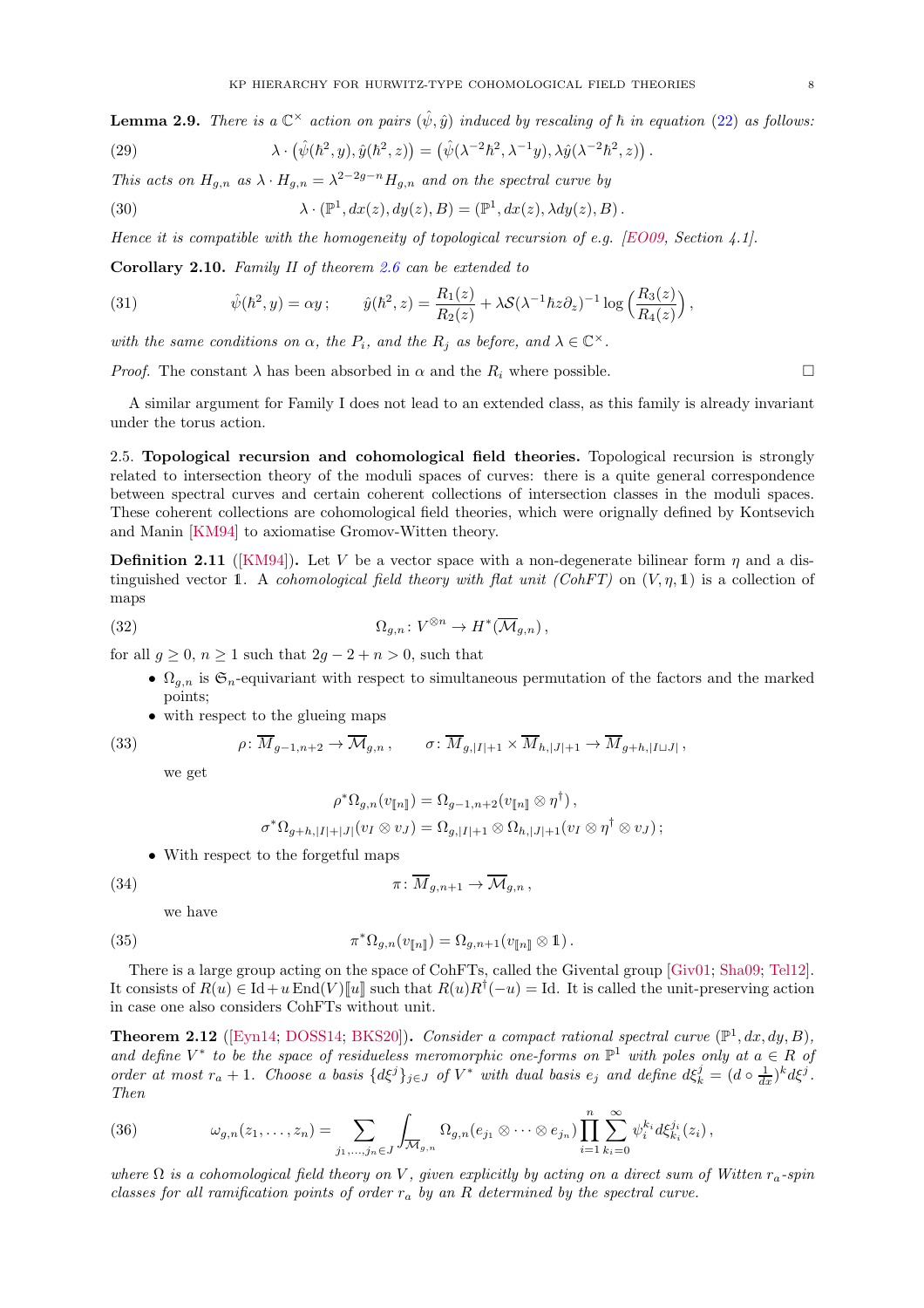Remark 2.13. The results of [\[Eyn14;](#page-18-4) [BKS20\]](#page-18-16) do not mention CohFTs, but rather give a relation between local spectral curves and intersection numbers. In order to obtain a CohFT, a condition is required, cf. [\[LPSZ17](#page-19-17), Equation (17)]. As noted in [\[DNOPS19,](#page-18-17) Section 2.6], in case the spectral curve is compact and dx is meromorphic with simple zeroes, this condition is satisfied by [\[Eyn14,](#page-18-4) Appendix B]. In case of higher order zeroes, the same holds, using [\[BKS20,](#page-18-16) Section 7.2.3].

Remark 2.14. The space  $V^*$  is naturally related to the projection property of theorem [2.5:](#page-5-3) the  $d\xi_k^j$  span the image of the projection operator. Its dimension, the rank of the CohFT, equals the degree of the divisor of zeroes of dx.

There are two common choices for the basis  $d\xi^j$ , depending on a local coordinate  $\zeta_a$  around a ramification point a such that  $x(z) = \zeta_a(z)^{r_a} + x(a)$ . One is  $d\xi^{a,k}(z) = \text{Res}_{z'=a} \left( \int_a^{z'} B(z, \cdot) \right) \frac{d\zeta(z')}{\zeta(z')^k}$  $\frac{a\zeta(z)}{\zeta(z')^k}$ , with  $1 \leq k \leq r_a - 1$ , cf. [\[BKS20,](#page-18-16) Equation (80)], while the other is  $\xi^a(z) = \int^z \frac{B(\zeta_a, \cdot)}{d\zeta_a} \Big|_{\zeta_a=0}$ , in case  $r_a = 2$ , cf. [\[GKL21,](#page-19-8) Equation (2.23)]. Both have merit, depending on the situation, but they are not compatible.

Furthermore, several normalisation conventions exist for the recursion operator linking  $d\xi_k^j$  to  $d\xi_{k+1}^j$ . These different conventions can be related by rescaling  $\Omega$  and the correlators, using that the integrand must be of degree  $3q - 3 + n$ .

So the  $\omega_{g,n}$  we are concerned with can be expanded in different ways: as a formal series around  $X = 0$ by theorem [2.6,](#page-5-1) and on a basis of meromorphic differentials with poles at the zeroes of  $dx$  by theorem [2.12.](#page-7-1) The change of variables we require is found by relating these different expansions.

In order to apply the Eynard-DOSS correspondence to get a good change of variables, we will want to take a different basis of V ∗ . It turns out to be useful to relate to powers of our preferred coordinate z, so the basis we take is  $\xi^j := \left(\frac{dx}{dz}\right)^{-1} z^j = \frac{d}{dx} \frac{z^{j+1}}{j+1}$ .

**Definition 2.15.** Let  $\Omega$  be a cohomological field theory on a space  $(V, \eta)$  with a basis  $\{e_j\}_{j\in J}$ . Its *generating function*  $G_{\Omega}$  is defined as

$$
(37) \quad G_{\Omega}(\{T_k^j \mid k \ge 0, j \in J\}) := \sum_{\substack{g,n \\ 2g-2+n>0}} \frac{\hbar^{2g-2+n}}{n!} \sum_{j_i, \dots, j_n \in J} \int_{\overline{\mathcal{M}}_{g,n}} \Omega(e_{j_1} \otimes \dots \otimes e_{j_n}) \prod_{i=1}^n \sum_{k_i=1}^{\infty} \psi_i^{k_i} T_{k_i}^{j_i},
$$

where we write  $\{T^j\}$  for the basis of  $V^*$  dual to  $\{e_j\}$  and  $T^j_k = T^j \otimes p_k$ .

<span id="page-8-0"></span>The main theorem of this paper is the following:

**Theorem 2.16.** If a cohomological field theory  $\Omega$  is obtained from theorem [2.12](#page-7-1) applied to either family in theorem [2.6,](#page-5-1) then the exponential of  $G_{\Omega}(\underline{T(q)})$  is a KP tau-function in  $\{t_d = \frac{q_d}{d}\}\$ , where the  $T_k^j(\underline{q})$  are defined by

$$
(38) \quad T_{-1}^{j} = \frac{1}{j+1} q_{j+1} \,, \qquad T_{k+1}^{j} = \sum_{m=1}^{\infty} \sum_{l=0}^{\infty} m \mathcal{T}_{l} q_{m+l} \frac{\partial}{\partial q_{m}} T_{k}^{j} \,, \quad \text{with } \mathcal{T}_{l} \text{ given by } \quad Q(z)^{-1} = \sum_{l=0}^{\infty} \mathcal{T}_{l} z^{l} \,.
$$

The proof of this theorem is given in proposition [3.8.](#page-14-1)

Remark 2.17. The proof of this theorem does not use anything specific to the families mentioned, it just requires topological recursion to obtain a cohomological field theory. As soon as topological recursion is proved for another hypergeometric tau-function and the spectral curve fits in the scope of theorem [2.12,](#page-7-1) this theorem generalises.

The first two KP equations in  $q$  variables are

<span id="page-8-2"></span>(39) 
$$
0 = \frac{\partial^2 F}{\partial q_2^2} - \frac{\partial^2 F}{\partial q_3 \partial q_1} + \frac{1}{12} \frac{\partial^4 F}{\partial q_1^4} + \frac{1}{2} \left(\frac{\partial^2 F}{\partial q_1^2}\right)^2;
$$

(40) 
$$
0 = \frac{\partial^2 F}{\partial q_3 \partial q_2} - \frac{\partial^2 F}{\partial q_4 \partial q_1} + \frac{1}{6} \frac{\partial^4 F}{\partial q_2 \partial q_1^3} + \frac{\partial^2 F}{\partial q_2 \partial q_1} \frac{\partial^2 F}{\partial q_1^2}.
$$

<span id="page-8-1"></span>Example 2.18 (Naive single Hodge). Let us consider the functions

(41) 
$$
\hat{\psi}(\hbar^2, y) = y, \qquad \hat{y}(\hbar^2, z) = z.
$$

Then we find

(42) 
$$
x(z) = \log z - z
$$
,  $X(z) = z e^{-z}$ ,  $Q = 1 - z$ .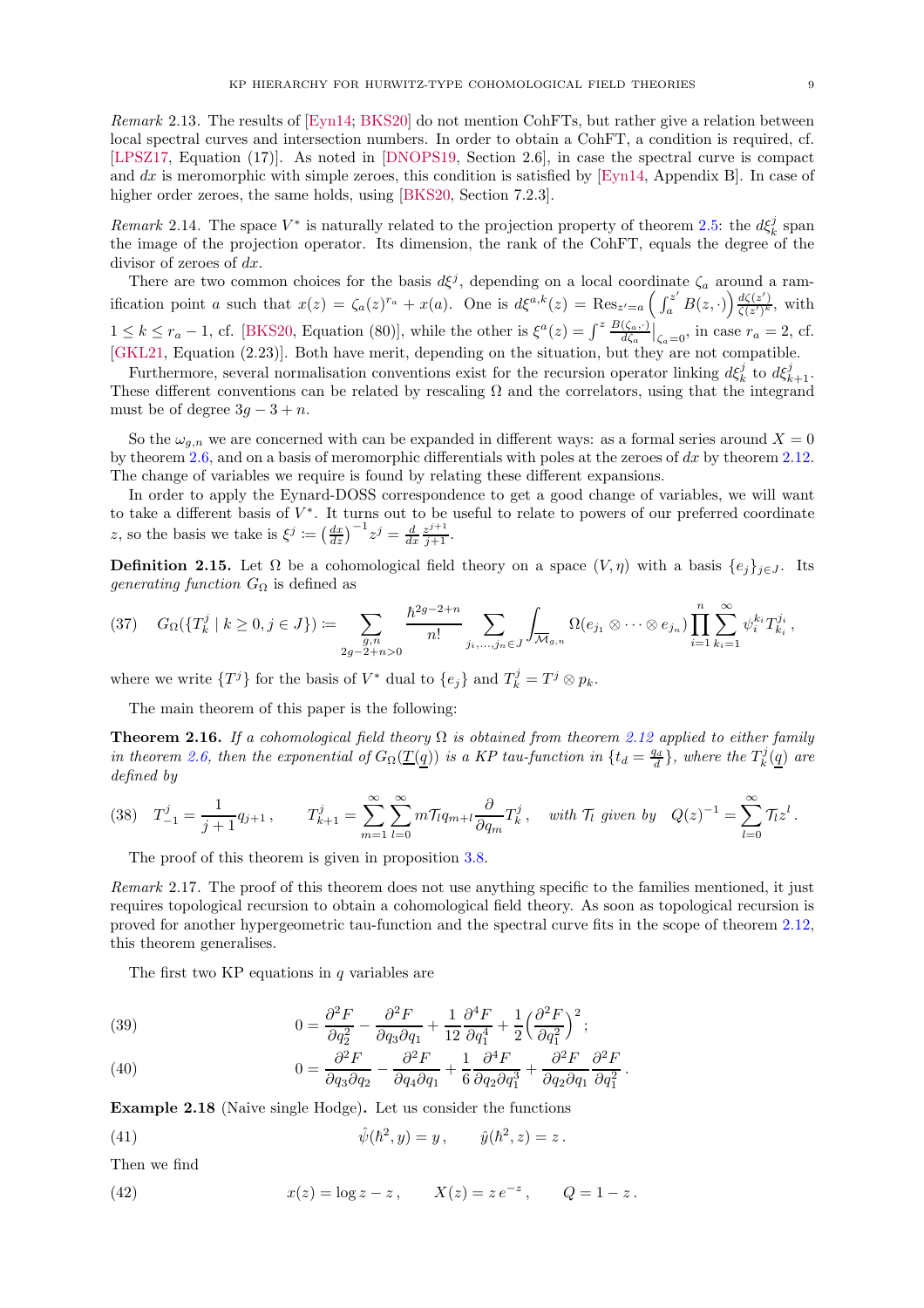This is the usual shape of spectral curve for simple Hurwitz numbers [\[BM08;](#page-18-3) [BEMS11\]](#page-17-1) , so the CohFT associated to it by theorem [2.12](#page-7-1) is the single Hodge class  $\Lambda(-1)$  via the ELSV formula [\[ELSV01](#page-18-0)]. In this case, writing  $T_k = \sum_{m=1}^{\infty} c_{k,m} q_m$ , theorem [2.16](#page-8-0) yields

(43) 
$$
c_{k+1,m} = \sum_{j=0}^{\infty} j c_{k,j}.
$$

Along with the initial condition  $c_{-1,m} = \delta_{m,1}$ , this shows that  $c_{k,m} = \{k+m \atop m \}$  for  $m > -1$ , the Stirling numbers of the second kind. In particular,

(44) 
$$
T_0 = q_1 + q_2 + q_3 + q_4 + q_5 + \dots,
$$

$$
T_1 = q_1 + 3q_2 + 6q_3 + 10q_4 + 15q_5 + \dots,
$$

$$
T_2 = q_1 + 7q_2 + 25q_3 + 65q_4 + 140q_5 + \dots
$$

Note that these are infinite sums, in contrast to the ones Kazarian found in [\[Kaz09\]](#page-19-2), cf. equations [\(14\)](#page-4-1) and [\(15\)](#page-4-2), even though both are related to single Hodge integrals. This phenomenon is explained by the arbitrary choice of a rational parametrisation of the spectral curve, formalised in corollary [3.6.](#page-13-2)

Using the intersection numbers

(45) 
$$
\int_{\bar{\mathcal{M}}_{0,3}} 1 = \int_{\bar{\mathcal{M}}_{0,4}} \psi_i = 1,
$$

(46) 
$$
\int_{\bar{\mathcal{M}}_{1,1}} \lambda_1 = \int_{\bar{\mathcal{M}}_{1,1}} \psi_1 = \int_{\bar{\mathcal{M}}_{1,2}} \psi_1^2 = \int_{\bar{\mathcal{M}}_{1,2}} \psi_1 \psi_2 = \int_{\bar{\mathcal{M}}_{1,2}} \lambda_1 \psi_1 = \frac{1}{24},
$$

we see that

(47) 
$$
G_{\Lambda(-1)}(\underline{T}) = \hbar \left(\frac{1}{6}T_0^3 + \frac{1}{24}T_1 - \frac{1}{24}T_0\right) + \hbar^2 \left(\frac{1}{6}T_0^3T_1 + \frac{1}{48}T_1^2 + \frac{1}{24}T_0T_2 - \frac{1}{24}T_0T_1\right) + \mathcal{O}(\hbar^3).
$$

From this, we obtain

$$
\frac{\partial^2 G_{\Lambda(-1)}(\underline{T}(\underline{q}))}{\partial q_2^2} = \hbar \sum_{k>0} q_k + \hbar^2 \bigg( \sum_{k,l>0} \Big( \frac{l(l+1)}{2} + 3 \Big) q_k q_l + \frac{2 \cdot 3^2}{48} + \frac{2 \cdot 7}{24} - \frac{2 \cdot 3}{24} \bigg) + \mathcal{O}(\hbar^3),
$$
  

$$
\frac{\partial^2 G_{\Lambda(-1)}(\underline{T}(\underline{q}))}{\partial q_1 q_3} = \hbar \sum_{k>0} q_k + \hbar^2 \bigg( \sum_{k,l>0} \Big( \frac{l(l+1)}{2} + \frac{7}{2} \Big) q_k q_l + \frac{2 \cdot 6}{48} + \frac{25+1}{24} - \frac{6+1}{24} \bigg) + \mathcal{O}(\hbar^3),
$$
  

$$
\frac{\partial^4 G_{\Lambda(-1)}(\underline{T}(\underline{q}))}{\partial q_1^4} = \hbar^2 \frac{24}{6} + \mathcal{O}(\hbar^3),
$$
  

$$
\frac{\partial^2 G_{\Lambda(-1)}(\overline{T}(\underline{q}))}{\partial q_1^4} = \hbar^2 \frac{24}{6} + \mathcal{O}(\hbar^3),
$$

 $(4)$ 

$$
\frac{\partial q_1^4}{\partial q_1^2} = h \frac{\overline{6}}{6} + O(h^2),
$$

$$
\frac{\partial^2 G_{\Lambda(-1)}(\underline{T}(\underline{q}))}{\partial q_1^2} = h \sum_{k>0} q_k + O(h^2),
$$

which does show that  $G_{\Lambda(-1)}(\underline{T}(q))$  solves equation [\(39\)](#page-8-2) up to second order in  $\hbar$ .

<span id="page-9-0"></span>I would like to thank P. Norbury for using this example to check the results of this paper.

2.6. The Mariño-Vafa formula and KP for topological vertex amplitudes. A particularly interesting family of hypergeometric tau-functions is given by the theory of the topological vertex, or triple Hodge integrals. For the triple Hodge integrals, the ELSV-type formula required is the Mariño-Vafa for-mula [\[MV02\]](#page-19-3). This theory is the particular case for  $\mathbb{C}^3$  of the Gromov-Witten theory of toric Calabi-Yau threefolds, conjectured by Bouchard-Klemm-Mariño-Pasquetti [\[BKMP09\]](#page-17-4) to satisfy topological recursion. The case we are interested in was proved in [\[Che18;](#page-18-6) [Zho09\]](#page-20-1), as well as in [\[Eyn11\]](#page-18-7) as an example of the general correspondence of theorem [2.12,](#page-7-1) while the general BKMP conjecture was proved in [\[EO15\]](#page-18-8).

In this section, we use the triple Hodge integrals as an example of our general theory, using methods slightly adapted to this special case. We will see in section [3.3](#page-14-0) why this case is particularly nice.

Definition 2.19. The triple Hodge cohomological field theory with Calabi-Yau condition is the onedimensional CohFT TH<sub>g,n</sub>(a, b,c) =  $\Lambda(a)\Lambda(b)\Lambda(c)$ , where the parameters a, b,c satisfy  $\frac{1}{a} + \frac{1}{b} + \frac{1}{c} = 0$ . We write

(49) 
$$
G_{\mathrm{TH}}(a,b,c;\underline{T}) \coloneqq G_{\mathrm{TH}(a,b,c)}(\underline{T}).
$$

<span id="page-9-1"></span>An adapted application of theorem [2.16](#page-8-0) is given in the following theorem. This theorem has already been proved by Alexandrov [\[Ale21a](#page-17-5)], here we give a new proof.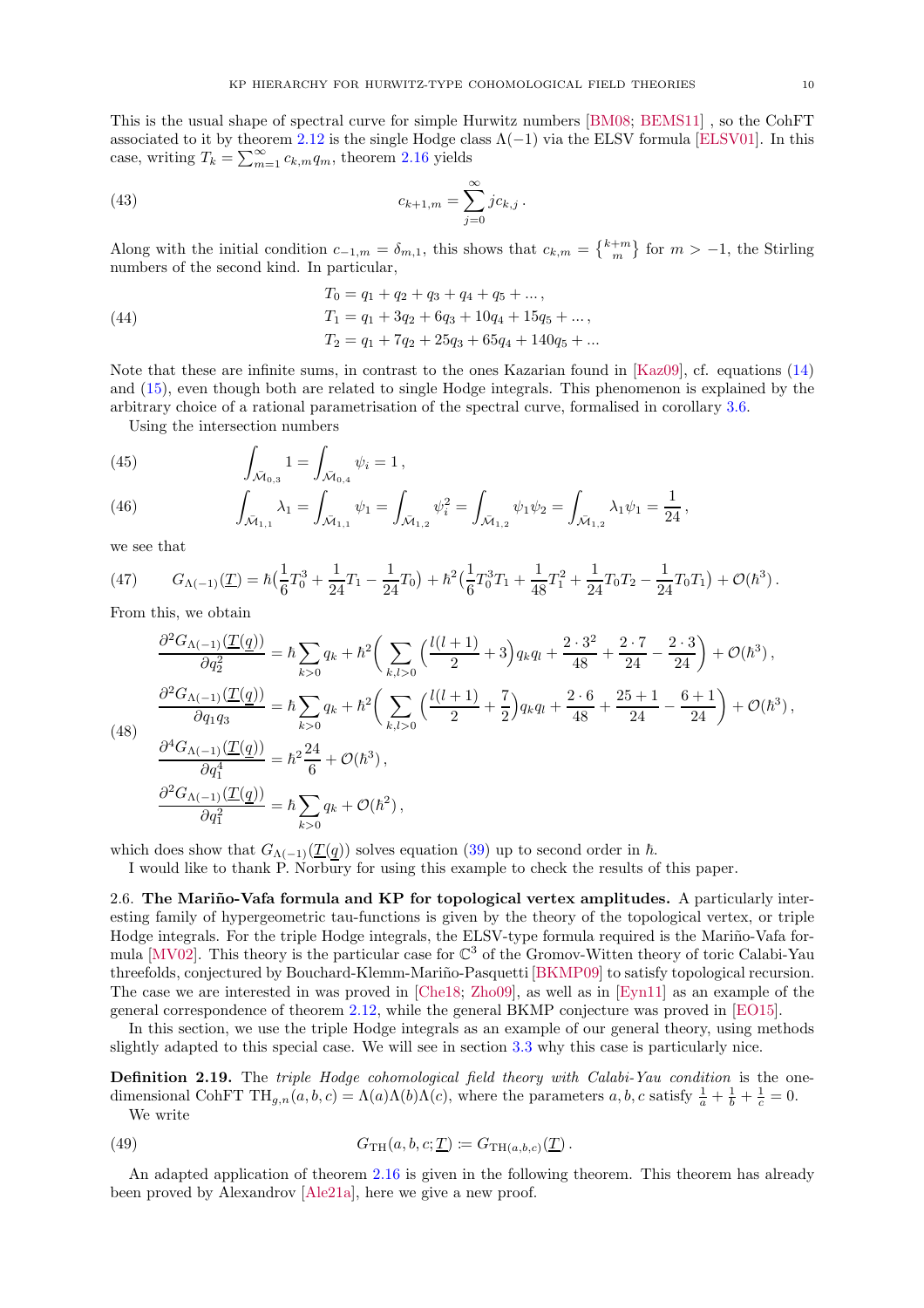**Theorem 2.20** ([\[Ale21a](#page-17-5), Theorem 2]). Define  $T_0(q) \coloneqq q_1, T_{k+1}(q) \coloneqq \sum_{m=1}^{\infty} m(u^2 q_m + u \frac{w+2}{\sqrt{w+1}} q_{m+1} +$  $(q_{m+2})\frac{\partial}{\partial q_m}T_k$ . Then

(50) 
$$
G_{\rm TH}(-u^2, -u^2w, \frac{u^2w}{w+1}; \{T_k(\underline{q})\})
$$

is a solution of the KP hierarchy with respect to the variables  $\{t_d = \frac{q_d}{d}\}\$ , identically in u and w.

In this particular case, we will make slightly different choices to end up with the formulation above.

*Remark* 2.21. Note that the triple  $a = -u^2$ ,  $b = -u^2w$ ,  $c = \frac{u^2w}{w+1}$  does indeed satisfy  $\frac{1}{a} + \frac{1}{b} + \frac{1}{c} = 0$ , and moreover any triple satisfying this condition can be written this way.

Remark 2.22. In the limit  $w \to 0$ , this theorem reduces to the main theorem, 2.1, of [\[Kaz09\]](#page-19-2). In the limit  $u \to 0$ , it reduces to the Witten-Kontsevich theorem [\[Wit91;](#page-20-0) [Kon92\]](#page-19-0): in that limit  $T_d \to (2d-1)!!q_{2d+1}$ and independence of even parameters reduces the KP hierarchy to the KdV hierarchy.

Before giving the Mariño-Vafa formula, note that in genus zero

(51) 
$$
\int_{\overline{\mathcal{M}}_{0,n}} \frac{\Lambda(a)\Lambda(b)\Lambda(c)}{\prod_{i=1}^{n} 1 - \mu_i \psi_i^{d_i}} = |\mu|^{n-3}
$$

<span id="page-10-2"></span>for  $n \geq 3$ , and this serves as a definition for  $n = 1, 2$ . These terms are not included in  $G_{\text{TH}}$ .

Theorem 2.23 (Mariño-Vafa formula, [\[MV02;](#page-19-3) [LLZ03](#page-19-4); [OP04\]](#page-19-5)). There is a relation between triple Hodge integrals and characters of symmetric groups, as follows:

<span id="page-10-0"></span>
$$
\exp\bigg(\sum_{\mu}\sum_{g=0}^{\infty}\frac{(w+1)^{g+n-1}}{|\operatorname{Aut}\mu|}\prod_{i=1}^{n}\frac{\prod_{j=1}^{\mu_{i}-1}(\mu_{i}+jw)}{(\mu_{i}-1)!}\int_{\overline{\mathcal{M}}_{g,n}}\frac{\Lambda(-1)\Lambda(-w)\Lambda(\frac{w}{w+1})}{\prod_{i=1}^{n}(1-\mu_{i}\psi_{i})}\beta^{2g-2+n+|\mu|}p_{\mu}\bigg) = \sum_{m=0}^{\infty}\sum_{\mu,\nu\vdash m}\frac{\chi_{\mu}^{\nu}}{z_{\mu}}e^{(1+\frac{w}{2})\beta f_{2}(\nu)}\prod_{\Box\in\nu}\frac{\beta w}{\varsigma(\beta wh_{\Box})}p_{\mu}.
$$

On the right-hand side the sum is over all partitions  $\nu$  of size equal to  $|\mu|$ , the product is over all boxes in the Young diagram of  $\nu$ , and  $h_{\Box}$  is the hook length of the box  $\Box$ . Furthermore,  $f_2(\nu) = \frac{1}{2} \sum_j (\nu_j - j + j)$  $(\frac{1}{2})^2 - (-j + \frac{1}{2})^2$  is the shifted symmetric sum of squares.

Remark 2.24. Even though it seems the triple Hodge class in this formula only depends on one parameter, w, the parameter  $\beta$  can be interpreted in this way as well, entering as a cohomological grading parameter. Hence, the formula does govern the entire generating function of triple Hodge integrals.

In the limit  $w \to 0$ , the Mariño-Vafa formula reduces to the ELSV formula, as the product over boxes simplifies to the hook length formula for the dimension of the  $\mathfrak{S}_{|\mu|}$ -representation associated to  $\nu$ .

Remark 2.25. This formula is perfectly well-behaved for  $w = -1$ , but theorem [2.20](#page-9-1) does not make sense in this case. From the general theorem [2.16,](#page-8-0) we will see that in this case  $X$  is a Möbius transformation, and hence conforms to corollary [3.6.](#page-13-2)

By symmetry in the arguments of the  $\Lambda$ -classes, the point  $w = -1$  is equivalent to the limit  $w \to \infty$ , which in the conventional formulation of the Mariño-Vafa formula is the initial condition for the cutand-join equation used to prove the formula, see [\[Zho03](#page-20-5), Theorem 3.3]. In this case, the integral reduces to  $\int_{\overline{\mathcal{M}}_{\alpha,1}} \lambda_g \psi^{2g-2}$  by Mumford's relation. These integrals were calculated by Faber and Pandharipande  $[{\rm FP00}]$ .

The right-hand side of the Mariño-Vafa formula is a hypergeometric KP tau-function, which can be seen explicitly by the following lemma. In essence this lemma was used by both [\[LLZ03](#page-19-4); [OP04\]](#page-19-5) to prove the Mariño-Vafa formula.

<span id="page-10-1"></span>**Lemma 2.26.** Relabel parameters in equation [\(52\)](#page-10-0) by  $\beta \to \frac{\hbar}{w}$  and  $p_k \to (\frac{\beta w}{\hbar})$  $\left(\frac{b w}{\hbar}\right)^k p_k$  to obtain (53)

$$
\exp\bigg(\sum_{\mu}\sum_{g=0}^{\infty}\frac{(w+1)^{g+n-1}}{|\operatorname{Aut}\mu|}\prod_{i=1}^{n}\frac{\prod_{j=1}^{\mu_{i}-1}(\mu_{i}+jw)}{(\mu_{i}-1)!}\int_{\overline{\mathcal{M}}_{g,n}}\frac{\Lambda(-1)\Lambda(-w)\Lambda\left(\frac{w}{w+1}\right)}{\prod_{i=1}^{n}(1-\mu_{i}\psi_{i})}\hbar^{2g-2+n}\beta^{|\mu|}w^{|\mu|+2-2g-n}\,p_{\mu}\bigg)\\=\sum_{m=0}^{\infty}\sum_{\mu,\nu\vdash m}\frac{\chi_{\mu}^{\nu}}{z_{\mu}}e^{\left(\frac{1}{w}+\frac{1}{2}\right)\hbar f_{2}(\nu)}\prod_{\square\in\nu}\frac{\beta w}{\varsigma(\hbar h_{\square})}p_{\mu}\,.
$$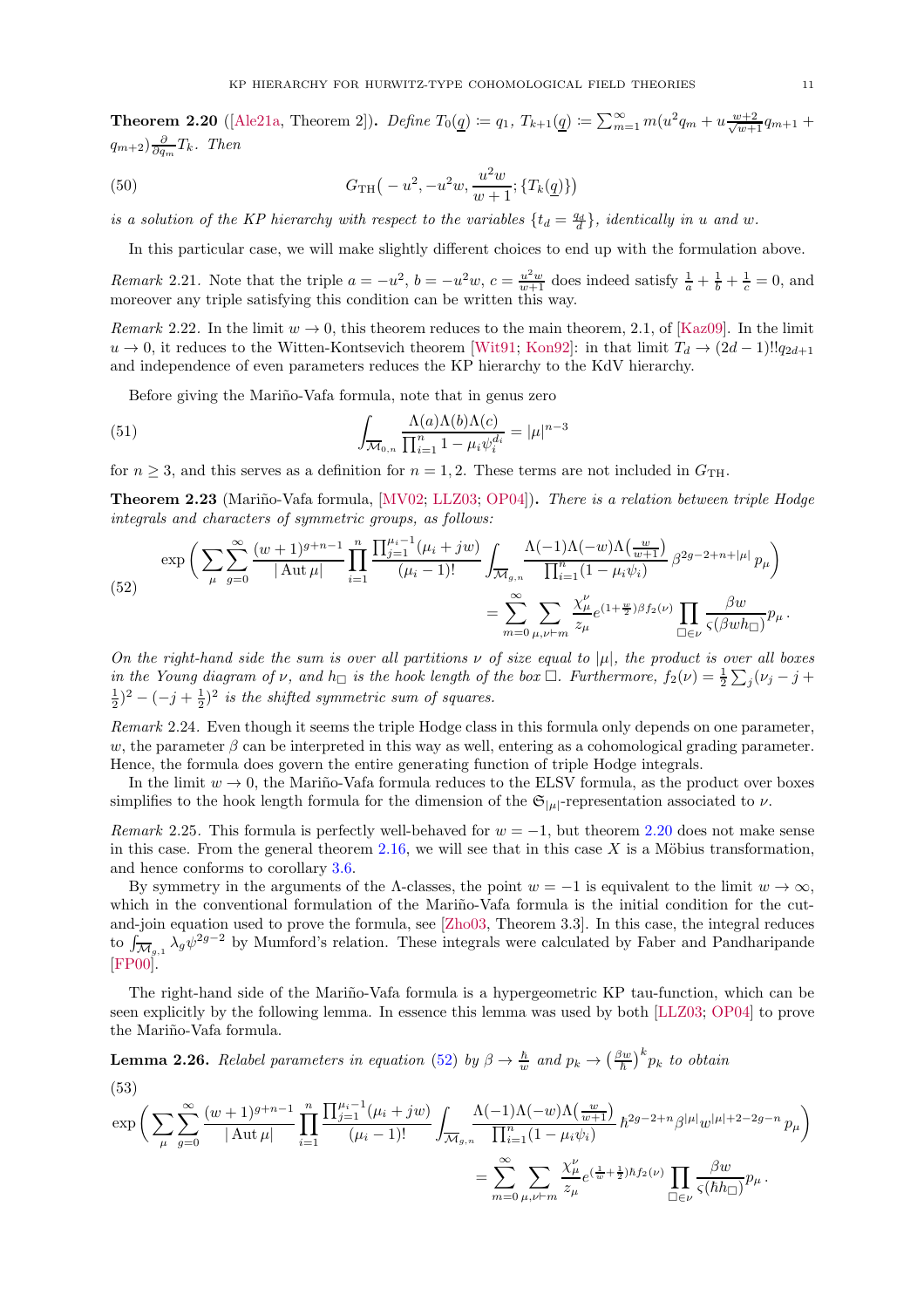This right-hand side may alternatively be written as a hypergeometric KP tau-function in the shape of theorem [2.6,](#page-5-1) with

$$
\hat{\psi}(\hbar^2, y) = -\frac{y}{w}, \qquad \hat{y}(\hbar^2, z) = \sum_{k=1}^{\infty} \frac{1}{kS(\hbar k)} (\beta wz)^k, \qquad X(z) = z(1 - \beta wz)^{1/w}.
$$

This fits in Family II.

*Proof.* By basic theory of symmetric functions,  $\sum_{\mu \vdash m}$  $\frac{\chi_{\mu}^{\nu}}{z_{\mu}} p_{\mu} = s_{\nu}(\underline{p}).$  Also, by [\[OP04](#page-19-5), Equations (0.6),  $(0.7)$ ],

$$
\frac{1}{\prod_{\Box \in \nu} q^{h_{\Box}/2} - q^{-h_{\Box}/2}} = q^{-|\nu|/2 - f_2(\nu)/2} s_{\nu}(1, q^{-1}, q^{-2}, \dots)
$$

where here the  $q^{-k}$  are the 'usual' variables, i.e. the ones in which  $s_{\nu}$  is symmetric, not the power sum variables.

Writing  $q = e^{\hbar}$  and using that  $f_2(\nu) = \sum_{\Box \in \nu} c_{\Box}$  gives

$$
\sum_{m=0}^{\infty} \sum_{\mu,\nu \vdash m} \frac{\chi_{\mu}^{\nu}}{z_{\mu}} e^{(\frac{1}{w} + \frac{1}{2})\hbar f_2(\nu)} \prod_{\Box \in \nu} \frac{\beta w}{\varsigma(\hbar h_{\Box})} p_{\mu} = \sum_{m=0}^{\infty} \sum_{\nu \vdash m} s_{\nu}(\underline{p}) e^{\sum_{\Box \in \nu} \frac{\hbar}{w} c_{\Box}} s_{\nu} \left( \left\{ \frac{\beta w}{e^{\hbar(l + \frac{1}{2})}} \right\}_{l=0}^{\infty} \right).
$$

To revert to power-sum variables, we use that  $p_l\left(\frac{\beta w}{\hbar l l^2}\right)$  $\frac{\beta w}{e^{\hbar(l+\frac{1}{2})}}\Bigg\}_{l=0}^{\infty}$  $_{l=0}$  $=\frac{(\beta w)^k}{c(\hbar k)}$  $\frac{(\beta w)}{\varsigma(\hbar k)}$ , and inserting this in the definition of  $\hat{y}$  yields the result.

If one were to relabel in stead by  $\beta \to \beta \hbar$  and  $p_k \to \hbar^{-k}p_k$ , i.e. just to naively introduce a parameter  $\hbar$ , one would not end up in Family II, but in the extension of corollary [2.10.](#page-7-2) These two choices are related by lemma [2.9,](#page-6-2) for  $\lambda = \beta w$ .

<span id="page-11-0"></span>Zhou [\[Zho10\]](#page-20-6) also explored this relation between triple Hodge integrals and integrable hierarchies, extending it to the 2-Toda hierarchy and to certain relative Gromov-Witten theories.

## 3. KP hierarchy for intersection numbers

In this section, we will formulate and prove the main theorem, generalising Kazarian's method to the generating functions of intersection numbers coming from hypergeometric tau-functions.

<span id="page-11-1"></span>3.1. The change of variables. We will interpret any  $X(z)$  defined by equations [\(21\)](#page-5-2) and [\(23\)](#page-6-3) as giving a change of coordinates. For this, define a linear correspondence  $\Theta$  between power series in X or z on the one hand and linear series in  $p$  or  $q$  on the other by

(54) 
$$
p_k \leftrightarrow X^k
$$
,  $q_m \leftrightarrow z^m$ .

<span id="page-11-3"></span>This defines a change of coordinates as follows:

**Definition 3.1.** We define a linear morphism between power series in  $\{p_m\}_{m\geq 1}$  and  $\{q_d\}_{d\geq 1}$  by

<span id="page-11-2"></span>(55) 
$$
p_k(\underline{q}) = \sum_{m=k}^{\infty} c_k^m q_m \quad \text{with } c_k^m \text{ given by } X^k = \sum_{m=k}^{\infty} c_k^m z^m.
$$

In order to make this change of coordinates and remain within the realm of solutions of the KP hierarchy, we should flow along the action of the infinite general linear algebra. Hence, we should find the infinitesimal flow associated to this change. For this, we introduce a flow parameter  $\beta$  by

(56) 
$$
X_{\beta}(z) \coloneqq \frac{1}{\beta} X(\beta z) = z e^{-\psi(y(\beta z))}
$$

<span id="page-11-4"></span>such that  $X_0(z) = z$  and  $X_1(z) = X(z)$ .

**Lemma 3.2.** For  $X_{\beta}(z) := \frac{1}{\beta}X(\beta z)$ , where  $X(z) = z + \mathcal{O}(z^2)$ , and with  $Q(z) := \frac{z}{X}\frac{dX}{dz}$ , the flow along  $\beta$ of the function  $X_\beta$  is given by

(57) 
$$
\frac{\partial X_{\beta}}{\partial \beta} = \left(1 - \frac{1}{Q(\beta z)}\right) \frac{z}{\beta} \frac{\partial X_{\beta}}{\partial z} = \frac{1}{\beta} \left(Q(\beta z) - 1\right) X_{\beta}.
$$

*Proof.* By definition of  $Q$ ,  $X = \frac{z}{Q(z)} \frac{dX}{dz}$ . Therefore,

$$
\frac{\partial X_{\beta}}{\partial \beta} = \frac{\partial}{\partial \beta} \left( \frac{1}{\beta} X(\beta z) \right) = \frac{z}{\beta} \frac{dX}{dz} \Big|_{z \to \beta z} - \frac{1}{\beta^2} X(\beta z) \n= \frac{z}{\beta} \frac{dX}{dz} \Big|_{z \to \beta z} - \frac{1}{\beta^2} \left( \frac{z}{Q(z)} \frac{dX}{dz} \right) \Big|_{z \to \beta z} = \left( 1 - \frac{1}{Q(\beta z)} \right) \frac{z}{\beta} \frac{\partial X_{\beta}}{\partial z} .
$$

,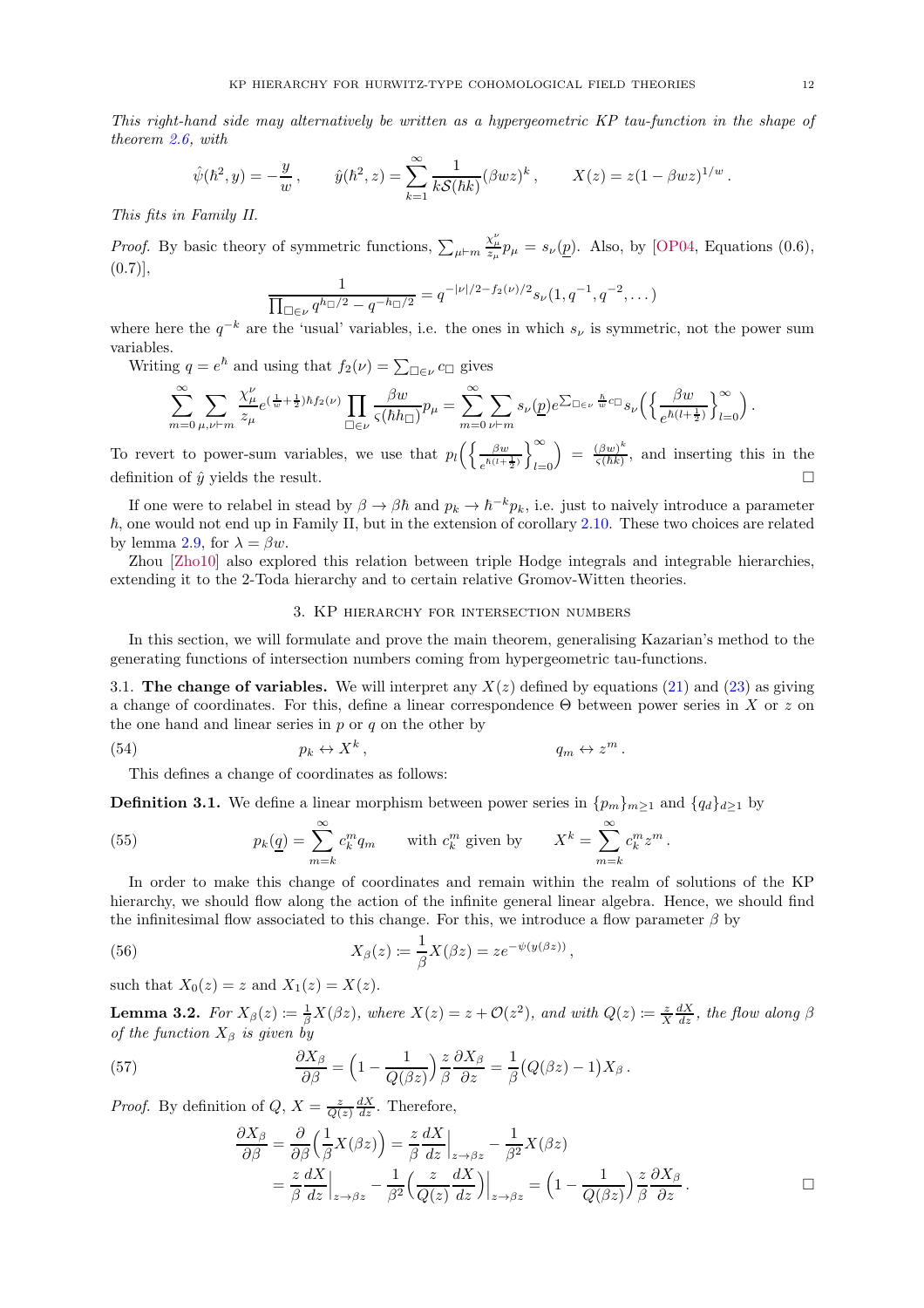<span id="page-12-1"></span>We will use this with [\[Kaz09,](#page-19-2) Theorem 2.5], which uses the  $\mathfrak{gl}(\infty)$  action on  $\tau$ -functions:

**Theorem 3.3** ([\[Kaz09\]](#page-19-2)). In the situation of a correspondence like equation [\(55\)](#page-11-2), there is a quadratic function  $Q(p)$  such that the transformation sending an arbitrary series  $\Phi(p)$  to the series  $\Psi(q) = (\Phi +$  $Q)|_{p\rightarrow p(\underline{q})}$  is an automorphism of the KP hierarchy: it sends solutions to solutions.

<span id="page-12-0"></span>The function  $Q(p)$  is not unique.

**Proposition 3.4.** In the general situation of theorem [2.6,](#page-5-1) without analytic assumptions, the quadratic function for the change of variables of definition [3.1](#page-11-3) can be taken to be  $-\frac{1}{2}\Theta(H_{0,2})$ .

*Proof.* Consider the more general linear correspondence  $\Theta_{\beta}$  between power series in  $X_{\beta}$  or z on the one hand and linear series in  $p$  or  $q$  on the other by

$$
p_k \leftrightarrow X_\beta(z)^k, \qquad \qquad q_m \leftrightarrow z^m.
$$

This gives a linear morphism between power series in  $\{p_m\}_{m\geq 1}$  and  $\{q_d\}_{d\geq 1}$  by

$$
p_k(\beta; \underline{q}) = \sum_{m=k}^{\infty} c_k^m q_m \qquad \text{with } c_k^m \text{ given by} \qquad X_{\beta}^k = \sum_{m=k}^{\infty} c_k^m z^m,
$$

such that  $p_k(0; q) = q_k$ .

Under  $\Theta_{\beta}$ , the operator  $z^{m+1}\frac{\partial}{\partial z}$  transforms into  $\sum_{k=1}^{\infty} kq_{m+k}\frac{\partial}{\partial q_k}$ , which is the differential part of  $L_m(q)$ . The polynomial part of this operator is

$$
\frac{1}{2} \sum_{k=1}^{m-1} q_k q_{m-k} \,,
$$

which under the correspondence transforms into

$$
\frac{1}{2}\sum_{k=1}^{m-1} z_1^k z_2^{m-k} = \frac{1}{2} z_1 z_2 \frac{z_1^{m-1} - z_2^{m-1}}{z_1 - z_2} = -\frac{1}{2} \frac{z_1^{m-1} - z_2^{m-1}}{z_1^{-1} - z_2^{-1}}.
$$

Therefore, the correction to be made to lemma [3.2](#page-11-4) to obtain a KP-preserving flow is found by the substitution  $f(z)z\frac{\partial}{\partial z} \rightarrow -\frac{1}{2}\frac{1}{z_1^{-1}-z_2^{-1}}$  $\frac{1}{z_1^{-1}-z_2^{-1}}(z_1^{-1}f(z_1)-z_2^{-1}f(z_2))$  for a series  $f(z) \in z\mathbb{C}[z]$ . Note that  $\frac{1}{\beta}(1-z_2^{-1}f(z_1)-z_2^{-1}f(z_2))$  $\frac{1}{Q(\beta z)}$  satisfies these requirements, and we find that the differential operator of lemma [3.2](#page-11-4) needs to be completed by

$$
-\frac{1}{2\beta(z_1^{-1}-z_2^{-1})}\left(z_1^{-1}\left(1-\frac{1}{Q(\beta z_1)}\right)-z_2^{-1}\left(1-\frac{1}{Q(\beta z_2)}\right)\right)=\frac{1}{2\beta(z_1^{-1}-z_2^{-1})}\left(\frac{1}{z_1Q(\beta z_1)}-\frac{1}{z_2Q(\beta z_2)}\right)-\frac{1}{2\beta}.
$$
  
By a similar calculation as for lamma 3.2

By a similar calculation as for lemma [3.2,](#page-11-4)

$$
\frac{\partial z}{\partial \beta}\Big|_{X \text{ const.}} = \frac{1}{\beta} \Big( \frac{1}{Q(\beta z)} - 1 \Big) z,
$$

from which it follows that

$$
-\frac{\partial H_{0,2}}{\partial \beta}\Big|_{X \text{ const.}} = -\frac{\partial}{\partial \beta} \log \left( \frac{z_1^{-1} - z_2^{-1}}{X_1^{-1} - X_2^{-1}} \right)\Big|_{X \text{ const.}} \n= \frac{1}{z_1^{-1} - z_2^{-1}} \left( z_1^{-2} \frac{\partial z_1}{\partial \beta}\Big|_{X \text{ const.}} - z_2^{-2} \frac{\partial z_2}{\partial \beta}\Big|_{X \text{ const.}} \n= \frac{1}{\beta(z_1^{-1} - z_2^{-1})} \left( \frac{1}{z_1 Q(\beta z_1)} - \frac{1}{z_2 Q(\beta z_2)} \right) - \frac{1}{\beta},
$$

 $\setminus$ 

which, up to a factor 2, is exactly the polynomial correction needed.

From these calculations, we find that

$$
A \coloneqq \left(1 - \frac{1}{Q(\beta z)}\right) \frac{z}{\beta} \frac{\partial}{\partial z} - \frac{1}{2} \frac{\partial H_{0,2}}{\partial \beta}\Big|_{X \text{ const.}}
$$

corresponds to a linear combination of  $L_m$  under  $\Theta_\beta$ , and hence preserves KP. Now consider a KP tau-function  $\Phi(\underline{p})$  and define the function  $Z(\beta, \underline{q}) = \exp(\Phi(\underline{p}(\beta, \underline{q}) - \frac{1}{2}\Theta(H_{0,2})))$ . Then

(58) 
$$
\frac{\partial}{\partial \beta} Z = \left( \sum_{k=1}^{\infty} \frac{\partial p_k(\beta, \underline{q})}{\partial \beta} \frac{\partial}{\partial p_k} - \frac{1}{2} \Theta \left( \frac{\partial H_{0,2}}{\partial \beta} \Big|_{X \text{ const.}} \right) \right) Z
$$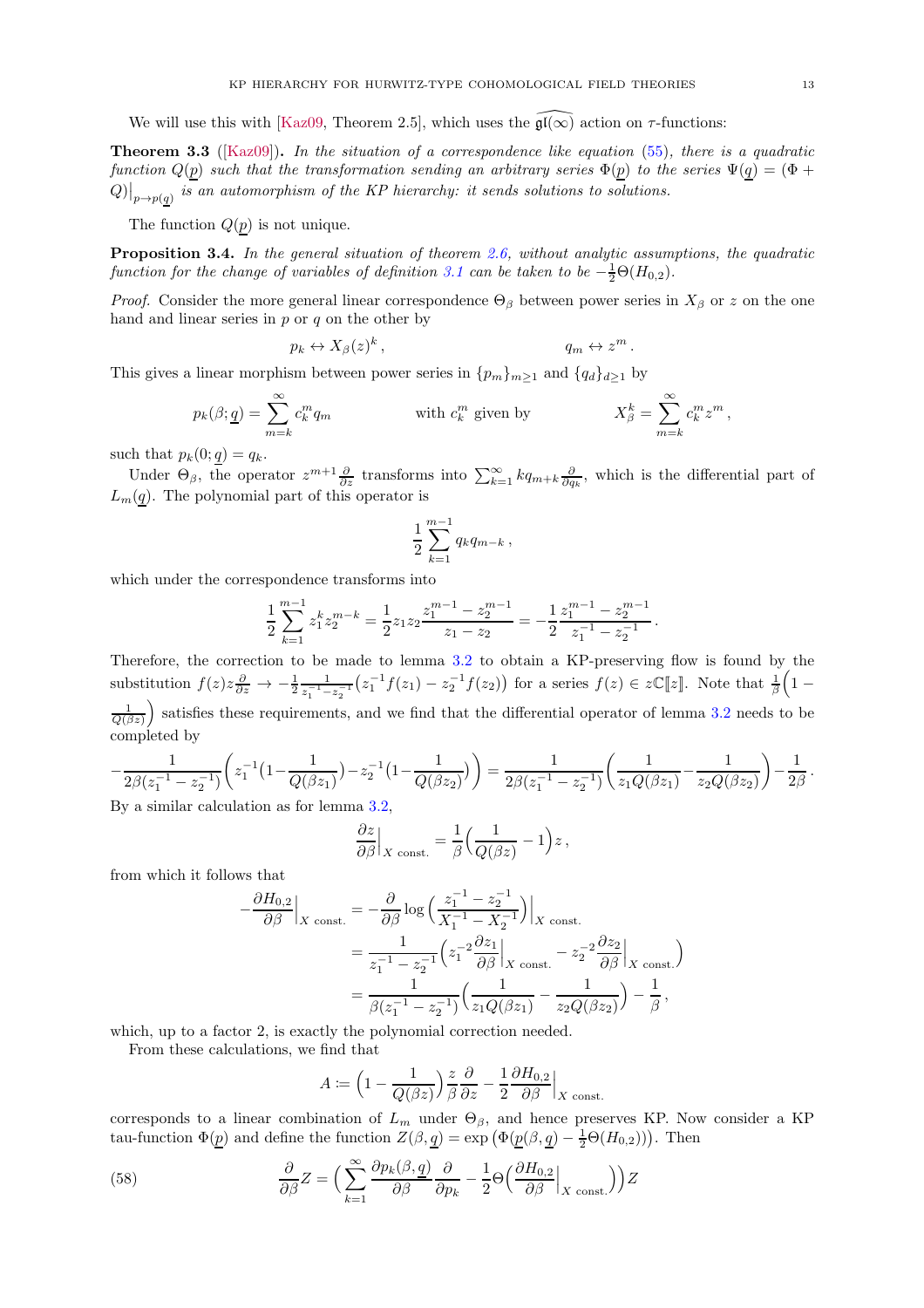(59) 
$$
= \Theta\left(\left(1 - \frac{1}{Q(\beta z)}\right)\frac{z}{\beta}\frac{\partial}{\partial z} - \frac{1}{2}\frac{\partial H_{0,2}}{\partial \beta}\Big|_{X \text{ const.}}\right)Z(\beta)
$$

(60) 
$$
= \Theta(A) Z(\beta)
$$

As  $Z(0) = Z$ , and  $\Theta(A)$  preserves  $\tau$ -functions of KP, this automorphism does indeed preserve solutions. П

<span id="page-13-1"></span>**Corollary 3.5.** For  $Z(\underline{p})$  defined by equation [\(22\)](#page-6-1),  $Z(\underline{p}) \exp(-\Theta(\hbar^{-1}H_{0,1} + \frac{1}{2}H_{0,2}))\Big|_{p\to p(\underline{q})}$  is also a KP tau-function, whose logarithm does not contain unstable terms.

*Proof.* As all equations in the KP hierarchy only contain at least second derivatives of  $F$ , addition of a linear term  $-\Theta(\hbar^{-1}H_{0,1})$  preserves solutions. By proposition [3.4,](#page-12-0) subtracting the  $(0, 2)$  term and changing  $p \mapsto p(q)$  is an automorphism as well.

<span id="page-13-2"></span>Corollary 3.6. In case  $X(z)$  is a Möbius transformation with the shape of equation [\(23\)](#page-6-3), i.e.  $X(z) =$  $\frac{az}{1+bz}$  (taking into account remark [2.7\)](#page-6-4), this quadratic function can be taken to be 0.

Proof. By direct calculation,

$$
H_{0,2}(z_1, z_2) = \log \left( \frac{z_1^{-1} - z_2^{-1}}{X(z_1)^{-1} - X(z_2)^{-1}} \right) = \log a.
$$

Comparing this with the proof of proposition [3.4,](#page-12-0) the quadratic correction is needed to complete the operator A, which only depends on  $\frac{\partial H_{0,2}}{\partial \beta}$ . As this vanishes in the present case, we may as well omit the entire correction.

Remark 3.7. The usual B-function of topological recursion,

(61) 
$$
B(z_1, z_2) = \frac{dz_1 dz_2}{(z_1 - z_2)^2} = d_1 d_2 \log(z_1^{-1} - z_2^{-1}),
$$

is invariant under all Möbius transformations, so  $d_1d_2H_{0,2}$  vanishes if X is any Möbius transformation. However, this is not the case for  $H_{0,2}$  itself: it is invariant under a one-dimensional subgroup, changes by a constant under the two-dimensional subgroup above, but under other Möbius transformations also changes by addition of terms like  $\log z_i$ .

Viewed another way, these more general Möbius transformations would take us out of the realm of formal power series in z. However, in a space of functions, a shift  $z \mapsto z + c$  does preserve the KP hierarchy, so if the formal power series converges to a function on a large enough domain, this shift does preserve KP. This argument is essentially taken from [\[Kaz09,](#page-19-2) Section 8]. In particular, under the 'natural analytic assumptions' of [\[BDKS20b,](#page-17-3) section 1.3], i.e. the assumptions in the second part of theorem [2.6,](#page-5-1) the  $H_{g,n}$  do extend to rational functions on all of  $\mathbb{P}^1$ , so this shift is well-defined.

<span id="page-13-0"></span>3.2. KP for intersection numbers. Now we will restrict to the cases where topological recursion, and hence theorem [2.12,](#page-7-1) can be used, in order to relate to intersection numbers. In this case, the following holds from equation  $(36)$ .

(62)

$$
F(\underline{p}) = \left(\hbar^{-1}H_{0,1} + \frac{1}{2}H_{0,2} + \sum_{2g-2+n>0} \frac{\hbar^{2g-2+n}}{n!} \sum_{j_1,\dots,j_n \in J} \int_{\overline{\mathcal{M}}_{g,n}} \Omega_{g,n}(e_{j_1} \otimes \dots \otimes e_{j_n}) \prod_{i=1}^n \sum_{k_i=0}^\infty \psi_i^{k_i} \xi_{k_i}^{j_i}(z_i) \right)\Big|_{X_i^{k_i} \to p_{k_i}},
$$

if we define  $\xi_k^j(z) \coloneqq \int_{z'=r_j}^z d\xi_k^j(z')$ , noting that due to the shape of the  $H_{g,n}$  in equations [\(24\)](#page-6-5) and [\(25\)](#page-6-6) and  $X(z)$  in equation [\(23\)](#page-6-3), the  $H_{g,n}$  have no constant terms in  $z_i$ .

<span id="page-13-3"></span>,

Under the correspondence  $p_k \leftrightarrow X^k$ ,  $q_m \leftrightarrow z^m$  of definition [3.1,](#page-11-3) we define  $T_k^j$  by

(63) 
$$
T_k^j(\underline{p}) \leftrightarrow \frac{1}{dx} d\xi_k^j(z) = D^{k+1} \frac{z^{j+1}}{j+1}
$$

with  $D$  as in equation  $(23)$ . Explicitly,

(64) 
$$
T_{-1}^j = \frac{1}{j+1} q_{j+1}
$$
,  $T_{k+1}^j = \sum_{m=1}^{\infty} \sum_{l=0}^{\infty} m \mathcal{T}_l q_{m+l} \frac{\partial}{\partial q_m} T_k^j$ , with  $\mathcal{T}_l$  given by  $Q(z)^{-1} = \sum_{l=0}^{\infty} \mathcal{T}_l z^l$ .

Note that, even though the recursion operator for the  $T_k^j$  may have infinitely many terms, its alternate description via equation [\(63\)](#page-13-3) ensures they are well-defined in  $\Lambda$ .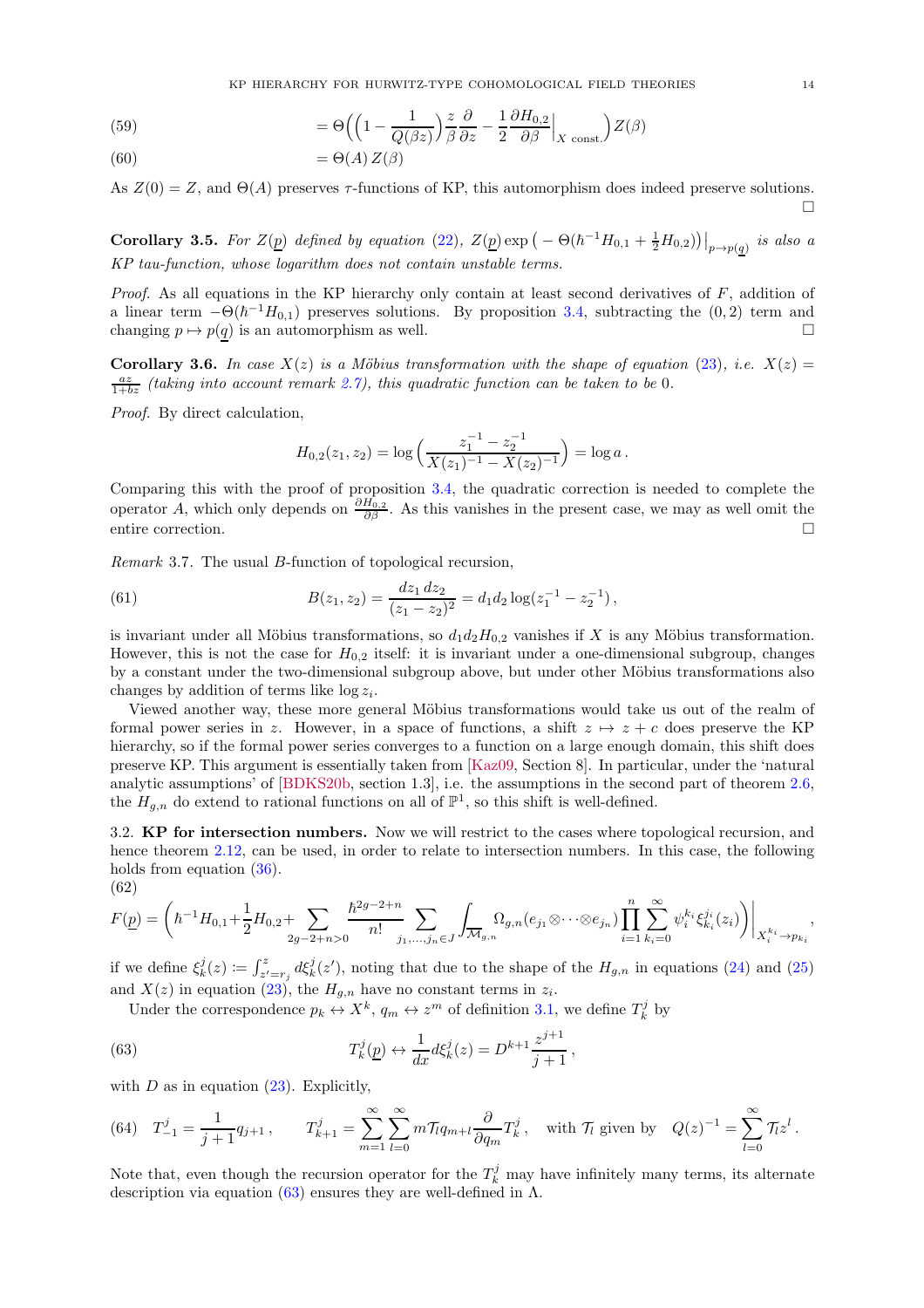Therefore, by definition,

<span id="page-14-2"></span>
$$
\Theta(\hbar^{-1}H_{0,1} + \frac{1}{2}H_{0,2}) + G_{\Omega}(T(\underline{p}))
$$
\n
$$
= \Theta(\hbar^{-1}H_{0,1} + \frac{1}{2}H_{0,2}) + \sum_{2g-2+n>0} \frac{\hbar^{2g-2+n}}{n!} \sum_{j_1,\dots,j_n \in J} \int_{\overline{\mathcal{M}}_{g,n}} \Omega_{g,n}(e_{j_1} \otimes \dots \otimes e_{j_n}) \prod_{i=1}^n \sum_{k_i=0}^{\infty} \psi_i^{k_i} T_{k_i}^{j_i}(\underline{p})
$$

<span id="page-14-1"></span>is the logarithm of a tau-function, where  $\{e_j\}$  is the dual basis to the basis  $\{d\xi_0^j\}$  of  $V^*$ .

**Proposition 3.8.** Suppose the pair of functions  $(\hat{\psi}, \hat{y})$  lies in family I or II of theorem [2.6,](#page-5-1) and let  $\Omega$  be the cohomological field theory associated to the related topological recursion via theorem [2.12.](#page-7-1) Then

(66) 
$$
Z_{\Omega}(q) = \exp(G_{\Omega}(T(p(q))))
$$

is a KP tau-function.

*Proof.* Apply corollary [3.5](#page-13-1) to the exponent of equation [\(65\)](#page-14-2).

<span id="page-14-0"></span>3.3. Finiteness of the transformation. The operator  $A$  in the proof of proposition [3.4](#page-12-0) corresponds to a finite sum of  $L_m$  if and only if  $Q(z)^{-1}$  is a polynomial in z. As this case seems particularly nice, we will investigate it here. Note that this condition dependent on the parameter  $z$  on the spectral curve, cf. the difference between example [2.18](#page-8-1) and section [2.3.](#page-4-0)

Write  $P(z) = Q(z)^{-1}$  for this polynomial, and write  $r + 1$  for its degree. From equation [\(23\)](#page-6-3), it follows that  $P(0) = 1$ , so we may write

(67) 
$$
P(z) = \prod_{j=1}^{r+1} (1 - c_j z).
$$

We immediately see that  $dx(z) = \frac{dz}{zP(z)}$ , and hence the spectral curve has a unique ramification point,  $\infty$ , of ramification index r. This is also the rank of the associated Frobenius algebra. But we can do better. By calculating the residues in  $v$  of

(68) 
$$
\frac{v^{r+1}dv}{(1-vz)\prod_{k=1}^{r+1}(v-c_k)}
$$

and using that they sum to zero, one can check that (if all  $c_i$  are distinct)<sup>[2](#page-14-3)</sup>

(69) 
$$
\frac{dx}{dz} = \frac{1}{z} + \sum_{j=1}^{r+1} \frac{c_j^{r+1}}{\prod_{k \neq j} (c_j - c_k)} \frac{1}{1 - c_j z},
$$

from which we see that

(70) 
$$
x(z) = \log z - \sum_{j=1}^{r+1} \prod_{k \neq j} \left(1 - \frac{c_k}{c_j}\right)^{-1} \log(1 - c_j z).
$$

If  $r = 0$ , dx has two (simple) poles, and hence no zeroes. In fact, in this case, X is a Möbius transformation.

If  $r = 1$ , this recovers the triple Hodge curve, studied in section [3.4](#page-15-0) below.

If  $r > 1$ , the Frobenius algebra is not semi-simple: it seems to be a deformation of the algebra corresponding to Witten's  $r + 1$ -spin cohomological field theory, which is given by  $x = y^{r+1}$ , cf. [\[Wit93;](#page-20-7) [DNOPS18;](#page-18-18) [BCEG21\]](#page-17-10). This class fits in Alexandrov's theory of the deformed generalised Kontsevich model [\[Ale21b\]](#page-17-6): it seems like it is a complementary subspace of the polynomial deformations of the Witten  $r + 1$ -spin theory.

Interestingly, except for special choices of  $c_j$ , these cases seem not to be covered in the two families in theorem [2.6](#page-5-1) for which topological recursion is proved (for any choice of y). Even the  $r = 1$  case does not fall in that scope, unless  $\frac{c_1}{c_2} \in \mathbb{Q}$ .

<span id="page-14-3"></span><sup>&</sup>lt;sup>2</sup>If some  $c_j$  coincide, the residue argument still holds, but the result changes.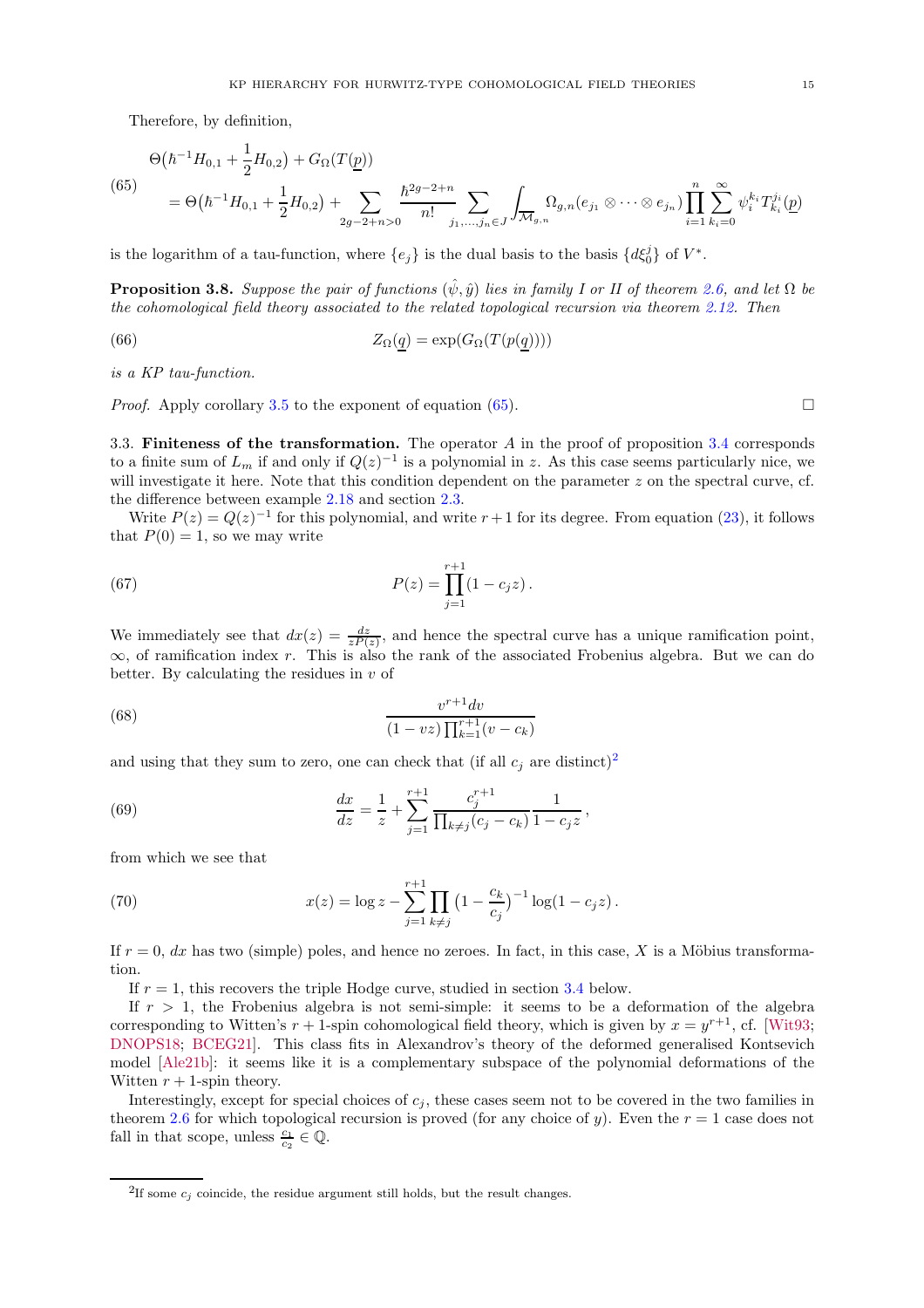<span id="page-15-0"></span>3.4. The case of triple Hodge integrals. Let us now consider the special case of triple Hodge integrals. The approach taken in this section overlaps with the previous results, but is also slightly different in details, adapted to this specific problem. For example, we do not use the formal parameter  $\hbar$ , but make another convenient choice. In this case, the ELSV-type formula is completely explicit, and there is no need to take the detour via topological recursion.

The coordinate change we want to perform is inspired by the Mariño-Vafa formula.

$$
F(w, \beta; \underline{p}) = \log \left( \sum_{m=0}^{\infty} \sum_{\mu, \nu \vdash m} \frac{\chi_{\mu}^{\nu}}{z_{\mu}} e^{(1+\frac{w}{2})\beta f_2(\nu)} \prod_{\Box \in \nu} \frac{\beta w}{\varsigma(\beta w h_{\Box})} p_{\mu} \right)
$$
  
\n(71)  
\n
$$
= \sum_{\mu} \sum_{g=0}^{\infty} \frac{(w+1)^{g+n-1}}{|\mathrm{Aut} \mu|} \prod_{i=1}^{n} \frac{\prod_{j=1}^{\mu_{i}-1} (\mu_{i}+jw)}{(\mu_{i}-1)!} \int_{\overline{\mathcal{M}}_{g,n}} \frac{\Lambda(-1)\Lambda(-w)\Lambda(\frac{w}{w+1})}{\prod_{i=1}^{n} (1-\mu_{i}\psi_{i})} \beta^{2g-2+n+|\mu|} p_{\mu}.
$$

As  $2g - 2 + n + |\mu| = \frac{2}{3} \dim \overline{\mathcal{M}}_{g,n} + \sum_{i=1}^{n} (\mu_i + \frac{1}{3})$  and  $g + n - 1 = \frac{1}{3} \dim \overline{\mathcal{M}}_{g,n} + \sum_{i=1}^{n} \frac{2}{3}$ , we get after rewriting  $u \coloneqq \beta^{\frac{1}{3}}(w+1)^{\frac{1}{6}}$ 

<span id="page-15-2"></span>
$$
F(w, \beta; \underline{p}) = \sum_{\mu} \frac{1}{|\operatorname{Aut} \mu|} \sum_{g=0}^{\infty} \prod_{i=1}^{n} u^4 \frac{\prod_{j=1}^{\mu_i - 1} (\mu_i + jw)\beta}{(\mu_i - 1)!} \int_{\overline{\mathcal{M}}_{g,n}} \frac{\Lambda(-u^2)\Lambda(-u^2w)\Lambda(\frac{u^2w}{w+1})}{\prod_{i=1}^{n} (1 - \mu_i u^2 \psi_i)} p_{\mu}
$$
  
\n(72)  
\n
$$
= \sum_{g=0}^{\infty} \sum_{n=1}^{\infty} \frac{1}{n!} \int_{\overline{\mathcal{M}}_{g,n}} \Lambda(-u^2)\Lambda(-u^2w)\Lambda(\frac{u^2w}{w+1}) \prod_{i=1}^{n} \sum_{d=0}^{\infty} T_d(\underline{p}) \psi_i^d
$$
  
\n
$$
= G_{\text{TH}}\left(-u^2, -u^2w, \frac{u^2w}{w+1}; T(\underline{p})\right) + H_{0,1} + \frac{1}{2}H_{0,2},
$$

where

(73) 
$$
T_d(\underline{p}) \coloneqq \sum_{m=1}^{\infty} \frac{\prod_{j=1}^{m-1} (m+jw)}{(m-1)!} m^d u^{2d+4} \beta^{m-1} p_m.
$$

<span id="page-15-1"></span>Hence, our goal is to show that this change of variables and addition of the unstable terms preserves solutions of the KP hierarchy.

Lemma 3.9. The following two expressions are inverse to each other:

(74) 
$$
X(z) = \frac{z}{1 + (w+1)\beta z} \left( \frac{1 + \beta z}{1 + (w+1)\beta z} \right)^{\frac{1}{w}}; \qquad z(X) = \sum_{m=1}^{\infty} \frac{\prod_{j=1}^{m-1} (m+jw)}{(m-1)!} \beta^{m-1} X^m.
$$

*Proof.* This can be proved by a residue calculation. Start from the formula for  $X(z)$  with  $\beta = 1$  and write  $z(X) = \sum_{m=1}^{\infty} C_m X^m$ . Then  $C_m = \text{Res}_{X=0} z X^{-m} \frac{dX}{X}$ , and

$$
\frac{dX}{X} = \frac{dz}{z} + \frac{d(1+z)^{\frac{1}{w}}}{(1+z)^{\frac{1}{w}}} + \frac{d(1+(w+1)z)^{-\frac{w+1}{w}}}{(1+(w+1)z)^{-\frac{w+1}{w}}}
$$
\n
$$
= \frac{dz}{z} + \frac{1}{w} \frac{dz}{1+z} - \frac{(w+1)^2}{w} \frac{dz}{1+(w+1)z}
$$
\n
$$
= \frac{dz}{z(1+z)(1+(w+1)z)}.
$$

Therefore,

$$
C_m = \operatorname{Res}_{X=0} z X^{-m} \frac{dz}{z(1+z)(1+(w+1)z)}
$$
  
\n
$$
= \operatorname{Res}_{z=0} z^{-m} (1+z)^{-\frac{m}{w}-1} (1+(w+1)z)^{m\frac{w+1}{w}-1} dz
$$
  
\n
$$
= \operatorname{Res}_{z=0} z^{-m} \sum_{k=0}^{\infty} \frac{\prod_{i=0}^{k-1} (-\frac{m}{w}-1-i)}{k!} z^k \sum_{l=0}^{\infty} \frac{\prod_{j=0}^{l-1} (m\frac{w+1}{w}-1-j)}{l!} (w+1)^l z^l dz
$$
  
\n
$$
= \operatorname{Res}_{z=0} z^{-m} \sum_{k=0}^{\infty} \frac{\prod_{i=1}^{k} (\frac{m}{w}+i)}{k!} (-1)^k z^k \sum_{l=0}^{\infty} \frac{\prod_{j=m-l}^{m-1} (\frac{m}{w}+j)}{l!} (w+1)^l z^l dz
$$
  
\n
$$
= \sum_{k=0}^{m-1} \frac{\prod_{i=1}^{k} (\frac{m}{w}+i)}{k!} \frac{\prod_{j=k+1}^{m-1} (\frac{m}{w}+j)}{(m-k-1)!} (-1)^k (w+1)^{m-k-1}
$$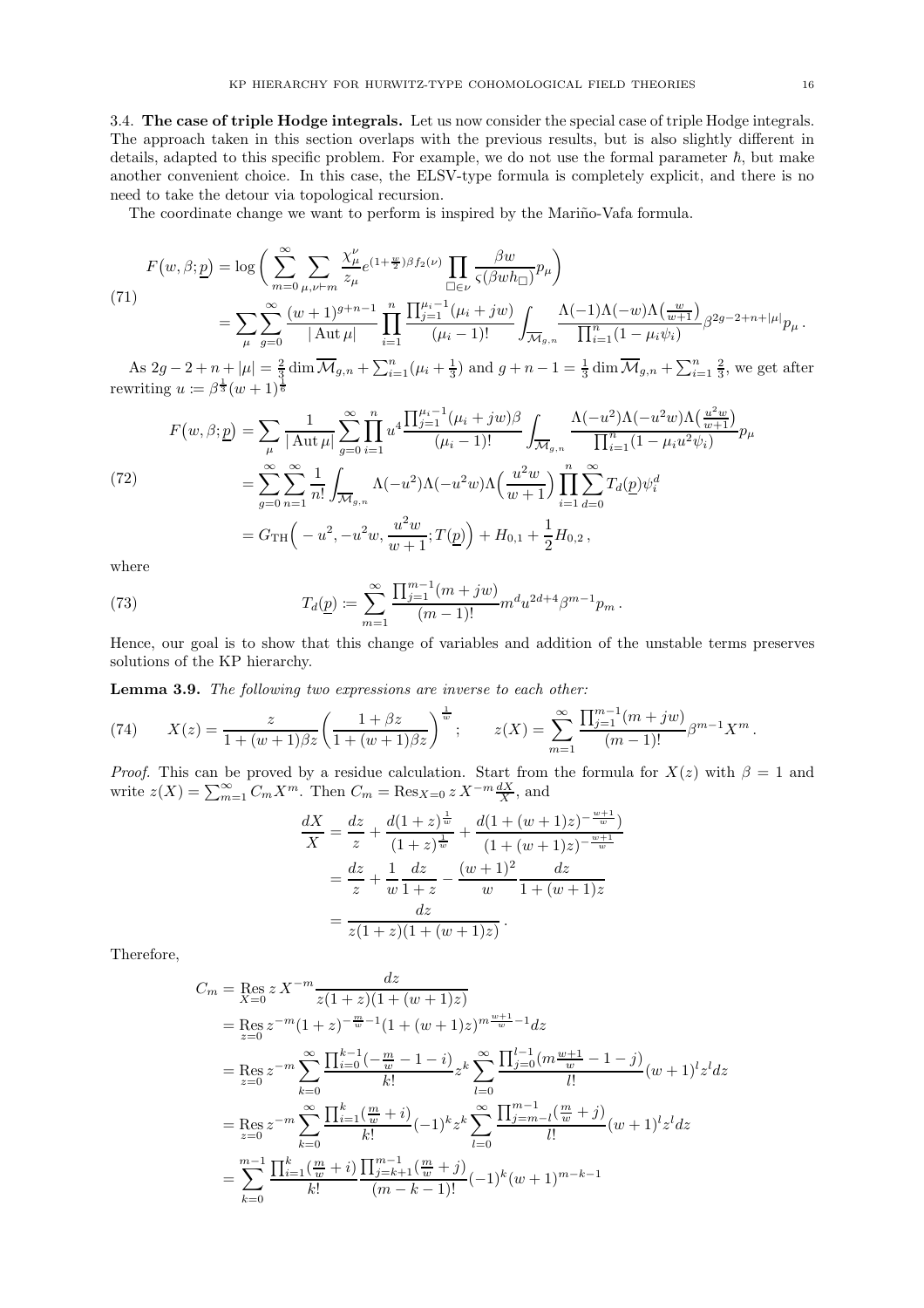$$
= \frac{\prod_{j=1}^{m-1} \left(\frac{m}{w} + j\right)}{(m-1)!} \sum_{k=0}^{m-1} {m-1 \choose k} (-1)^k (w+1)^{m-k-1}
$$
  
= 
$$
\frac{\prod_{j=1}^{m-1} \left(\frac{m}{w} + j\right)}{(m-1)!} w^{m-1} = \frac{\prod_{j=1}^{m-1} (m+jw)}{(m-1)!}.
$$

Finally,  $\beta$  can be introduced in this formula by scaling  $z \to \beta z$ ,  $X \to \beta X$ .

Corollary 3.10. The expressions for  $X(z)$  in lemma [3.9](#page-15-1) and lemma [2.26](#page-10-1) are related by a Möbius transformation

(75) 
$$
z \mapsto \frac{z}{1 + (w+1)\beta z}.
$$

Hence, by corollary [3.6,](#page-13-2) they require the same correction term for their induced linear change of variables.

We see that in this particular case we may obtain the function  $X$  in two different ways: from the general theory of theorem [2.6,](#page-5-1) or from the specific shape of the Mariño-Vafa formula, theorem [2.23.](#page-10-2) In fact, the second choice is nothing but choosing the spectral curve coordinate z to equal  $\xi$  (which is unique in this case), or in other words  $T_0 = q_1$ .

Remark 3.11. Under the correspondence of theorem [2.12,](#page-7-1) the rank of the cohomological field theory corresponds to the number of zeroes of  $dx$ , counted with multiplicities. So for rank one,  $dx$  can only have one zero, and hence must have three poles. By Möbius transformation, we may place the zero at infinity, and two of the poles at 0 and  $-1$ , from which we find that dx must correspond to the  $\frac{dX}{X}$  found in the proof of lemma [3.9.](#page-15-1) This may explain in part why Alexandrov [\[Ale21a](#page-17-5)] finds only the triple Hodge CohFT in the intersection of the orbits of the Givental and Heisenberg-Virasoro groups. However,  $dx$  is not the only datum of a spectral curve, and while  $\mathbb{P}^1$  is rigid and has a unique B, it is not clear why there is no freedom in the choice of dy.

**Lemma 3.12.** The series  $X(z)$  from lemma [3.9](#page-15-1) satisfies the differential equation

(76) 
$$
\frac{\partial X}{\partial \beta}(z) = -\left((w+2)z + (w+1)\beta z^2\right)z\frac{\partial X}{\partial z}(z).
$$

*Proof.* For  $X(z) = \frac{z}{1+(w+1)z} \left( \frac{1+z}{1+(w+1)z} \right)^{\frac{1}{w}}$ , we get  $Q(z)^{-1} = (1+z)(1+(w+1)z)$ , which using lemma [3.2](#page-11-4) immediately yields the result.

We use this lemma in combination with the linear correspondence of definition [3.1,](#page-11-3) slightly adapted as follows: define a linear correspondence  $\Theta$  between power series in X or z on the one hand and linear series in p or  $\tilde{q}$  on the other by

(77) 
$$
p_k \leftrightarrow X^k, \qquad \tilde{q}_m \leftrightarrow z^m.
$$

**Definition 3.13.** We define a linear morphism between power series in  $\{p_m\}_{m\geq 1}$  and  $\{\tilde{q}_d\}_{d\geq 1}$  by

(78) 
$$
p_k(\underline{\tilde{q}}) = \sum_{m=k}^{\infty} c_k^m \tilde{q}_m \qquad \text{with } c_k^m \text{ given by } X^k = \sum_{m=k}^{\infty} c_k^m z^m.
$$

Under the correspondence  $p_k \leftrightarrow X^k$ ,  $\tilde{q}_m \leftrightarrow z^m$ , we have

(79) 
$$
T_d(\underline{p}) \leftrightarrow (u^2 D)^d u^4 z ; \qquad D := X \frac{\partial}{\partial X} = (1 + \beta z)(1 + (w + 1)\beta z) z \frac{\partial}{\partial z}.
$$

In terms of  $\tilde{q}$ -variables, this gives

(80) 
$$
T_d = u^2 \sum_{m=1}^{\infty} m(\tilde{q}_m + (w+2)\beta \tilde{q}_{m+1} + (w+1)\beta^2 \tilde{q}_{m+2}) \frac{\partial}{\partial \tilde{q}_m} T_{d-1}; \qquad T_0 = u^4 \tilde{q}_1.
$$

If we write  $q_m \coloneqq u^{4m} \tilde{q}_m$ , and using  $\beta = \frac{u^3}{\sqrt{w+1}}$ , this becomes

(81) 
$$
T_d = \sum_{m=1}^{\infty} m \left( u^{4m+2} \tilde{q}_m + (w+2) \frac{u^3}{\sqrt{w+1}} u^{4m+2} \tilde{q}_{m+1} + u^6 u^{4m+2} \tilde{q}_{m+2} \right) \frac{1}{u^{4m}} \frac{\partial}{\partial \tilde{q}_m} T_{d-1}
$$

(82) 
$$
= \sum_{m=1}^{\infty} m \left( u^2 q_m + \frac{u(w+2)}{\sqrt{w+1}} q_{m+1} + q_{m+2} \right) \frac{\partial}{\partial q_m} T_{d-1};
$$

$$
(83) \t T_0 = q_1.
$$

<span id="page-16-0"></span>This is exactly the definition given in theorem [2.20.](#page-9-1)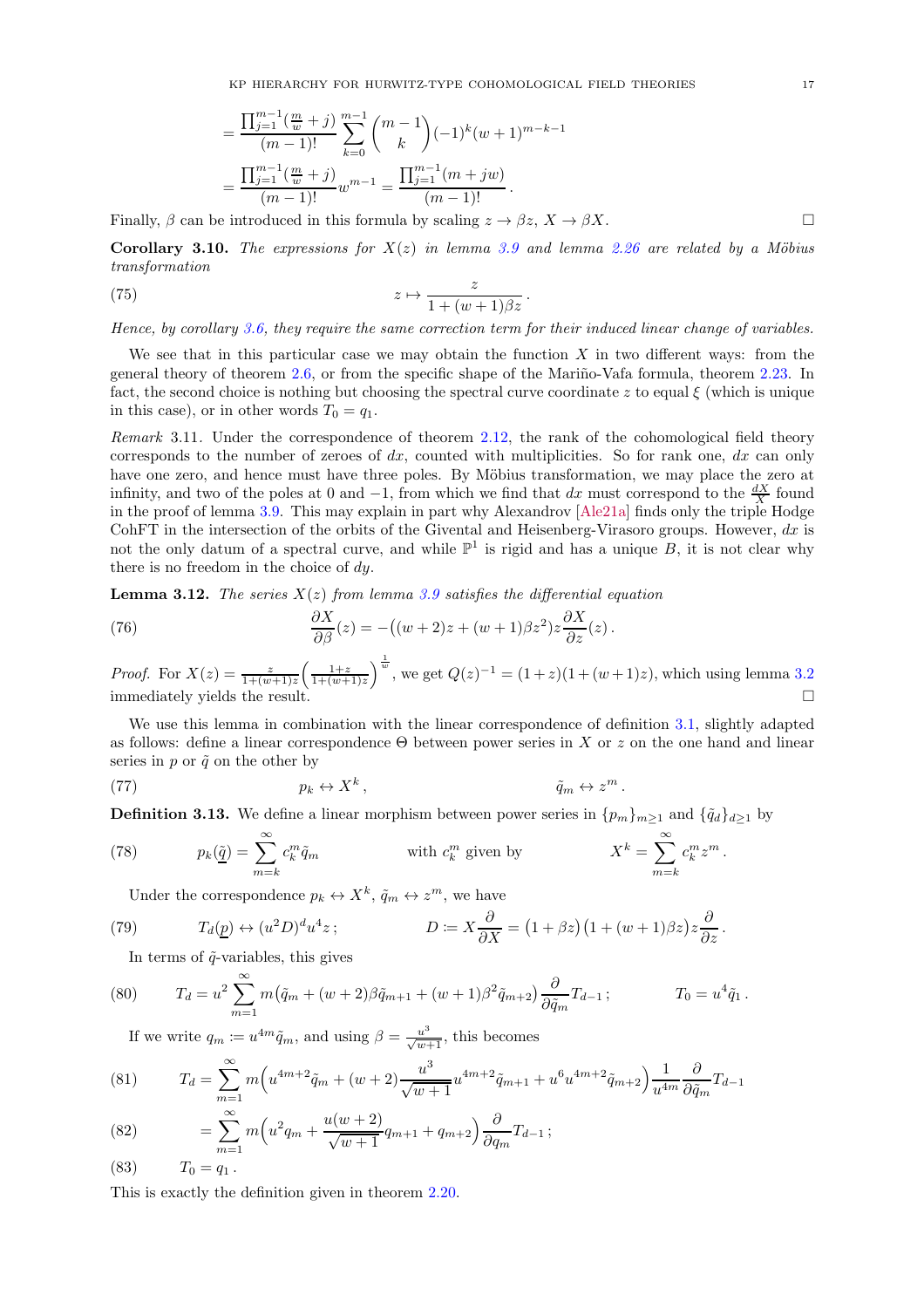**Corollary 3.14.** For  $X(z) = \frac{z}{1+(w+1)\beta z} \left(\frac{1+\beta z}{1+(w+1)\beta z}\right)^{\frac{1}{w}}$ , the quadratic correction of theorem [3.3](#page-12-1) is  $Q =$  $-\frac{1}{2}\Theta(H_{0,2}).$ 

*Proof.* The function  $X(z)$  satisfies the conditions of theorem [2.6,](#page-5-1) so we may apply proposition [3.4.](#page-12-0)  $\square$ 

Now we are ready to prove the main result on KP integrability of triple Hodge integrals.

*Proof of theorem [2.20.](#page-9-1)* By lemma [2.26,](#page-10-1) F is a solution of the KP hierarchy in the variables  $t_k \coloneqq \frac{p_k}{k}$ . In the same way as for proposition [3.8,](#page-14-1) now using corollary [3.14](#page-16-0) and equation [\(72\)](#page-15-2),

(84) 
$$
G_{\text{TH}}\left(-u^2, -wu^2, \frac{wu^2}{w+1}; \{T_d(p(\tilde{q}))\}\right)
$$

is a solution of the KP hierarchy in the variables  $\frac{\tilde{q}_m}{m}$ . As the KP hierarchy is quasi-homogeneous, rescaling  $\tilde{q}_m \to q_m$  preserves solutions. This completes the proof.

Remark 3.15. The result in this subsection do hold for  $w = -1$  (ignoring powers of u), but in this specific case  $X(z)$  is a Möbius transformation, so it reduces to the setting of corollary [3.6.](#page-13-2) From another point of view, in this case the change of coordinates equation [\(55\)](#page-11-2) is an isomorphism, whereas it gives a halfdimensional subspace in all other cases. Equations for this half-dimensional space, in the linear Hodge case, were found in [\[Ale15\]](#page-17-11), cf. also [\[GW17\]](#page-19-19) for a reformulation. These can be viewed as a deformation of the reduction from KP to KdV. Similar equations should exist for triple Hodge integrals as well, but clearly none of this works for  $w = -1$ .

In light of section [3.3,](#page-14-0) one may expect a deformation of the reduction from KP to r-KdV or r-Gelfand-Dickey for the families found there.

#### <span id="page-17-0"></span>**REFERENCES**

- <span id="page-17-11"></span>[Ale15] Alexander Alexandrov. "Enumerative Geometry, Tau-Functions and Heisenberg-Virasoro Algebra". In: Comm. Math. Phys. 338.1 (2015), pp. 195–249. issn: 0010-3616. doi: [10.1007/s00220-015-2379-8](https://doi.org/10.1007/s00220-015-2379-8). arXiv: [1404.3402](https://arxiv.org/abs/1404.3402).
- <span id="page-17-5"></span>[Ale21a] Alexander Alexandrov. "KP integrability of triple Hodge integrals. I. From Givental group to hierarchy symmetries". In: Commun. Number Theory Phys. 15.3 (2021), pp. 615–650. issn: 19314523. doi: [10.4310/CNTP.2021.v15.n3.a6](https://doi.org/10.4310/CNTP.2021.v15.n3.a6). arXiv: [2009.01615](https://arxiv.org/abs/2009.01615).
- <span id="page-17-6"></span>[Ale21b] Alexander Alexandrov. "KP integrability of triple Hodge integrals. II. Generalized Kontsevich matrix model". In: Anal. Math. Phys. 11.1 (2021), Paper No. 24, 82. issn: 1664-2368. doi: [10.1007/s13324-020-00451-7](https://doi.org/10.1007/s13324-020-00451-7). arXiv: [2009.10961](https://arxiv.org/abs/2009.10961).
- <span id="page-17-7"></span>[AS21] Alexander Alexandrov and Sergey Shadrin. "Elements of spin Hurwitz theory: closed algebraic formulas, blobbed topological recursion, and a proof of the Giacchetto-Kramer-Lewanski conjecture". In: (2021). arXiv: [2105.12493v2](https://arxiv.org/abs/2105.12493v2).
- <span id="page-17-10"></span>[BCEG21] Raphaël Belliard, Séverin Charbonnier, Bertrand Eynard, and Elba Garcia-Failde. "Topological recursion for generalised Kontsevich graphs and r-spin intersection numbers". In: (2021). arXiv: [2105.08035v2](https://arxiv.org/abs/2105.08035v2).
- <span id="page-17-2"></span>[BDKS20a] Boris Bychkov, Petr Dunin-Barkowski, Maxim Kazarian, and Sergey Shadrin. "Explicit closed algebraic formulas for Orlov-Scherbin n-point functions". In: (2020). arXiv: [2008.13123v3](https://arxiv.org/abs/2008.13123v3).
- <span id="page-17-3"></span>[BDKS20b] Boris Bychkov, Petr Dunin-Barkowski, Maxim Kazarian, and Sergey Shadrin. "Topological recursion for Kadomtsev-Petviashvili tau functions of hypergeometric type". In: (2020). arXiv: [2012.14723v1](https://arxiv.org/abs/2012.14723v1).
- <span id="page-17-8"></span>[BE13] Vincent Bouchard and Bertrand Eynard. "Think globally, compute locally". In: Journal of High Energy Physics 2013.2 (2013), pp. 1–34. DOI: [10.1007/JHEP02\(2013\)143](https://doi.org/10.1007/JHEP02(2013)143). arXiv: [1211.2302](https://arxiv.org/abs/1211.2302).
- <span id="page-17-1"></span>[BEMS11] Gaëtan Borot, Bertrand Eynard, Motohico Mulase, and Brad Safnuk. "A matrix model for simple Hurwitz numbers, and topological recursion". In: Journal of Geometry and Physics 61.2 (2011), pp. 522–540. doi: [10.1016/j.geomphys.2010.10.017](https://doi.org/10.1016/j.geomphys.2010.10.017). arXiv: [0906.1206](https://arxiv.org/abs/0906.1206).
- <span id="page-17-9"></span>[BEO15] Gaëtan Borot, Bertrand Eynard, and Nicolas Orantin. "Abstract loop equations, topological recursion, and applications". In: *Commun. Number Theory Phys.* 9.1 (2015), pp. 1–89. DOI: [10.4310/CNTP.2015.v9.n1.a2](https://doi.org/10.4310/CNTP.2015.v9.n1.a2). arXiv: [1303.5808](https://arxiv.org/abs/1303.5808).
- <span id="page-17-4"></span>[BKMP09] Vincent Bouchard, Albrecht Klemm, Marcos Mariño, and Sara Pasquetti. "Remodeling the B-model". In: *Comm. Math. Phys.* 287.1 (2009), pp. 117–178. ISSN: 0010-3616. DOI: [10.1007/s00220-008-0620-4](https://doi.org/10.1007/s00220-008-0620-4).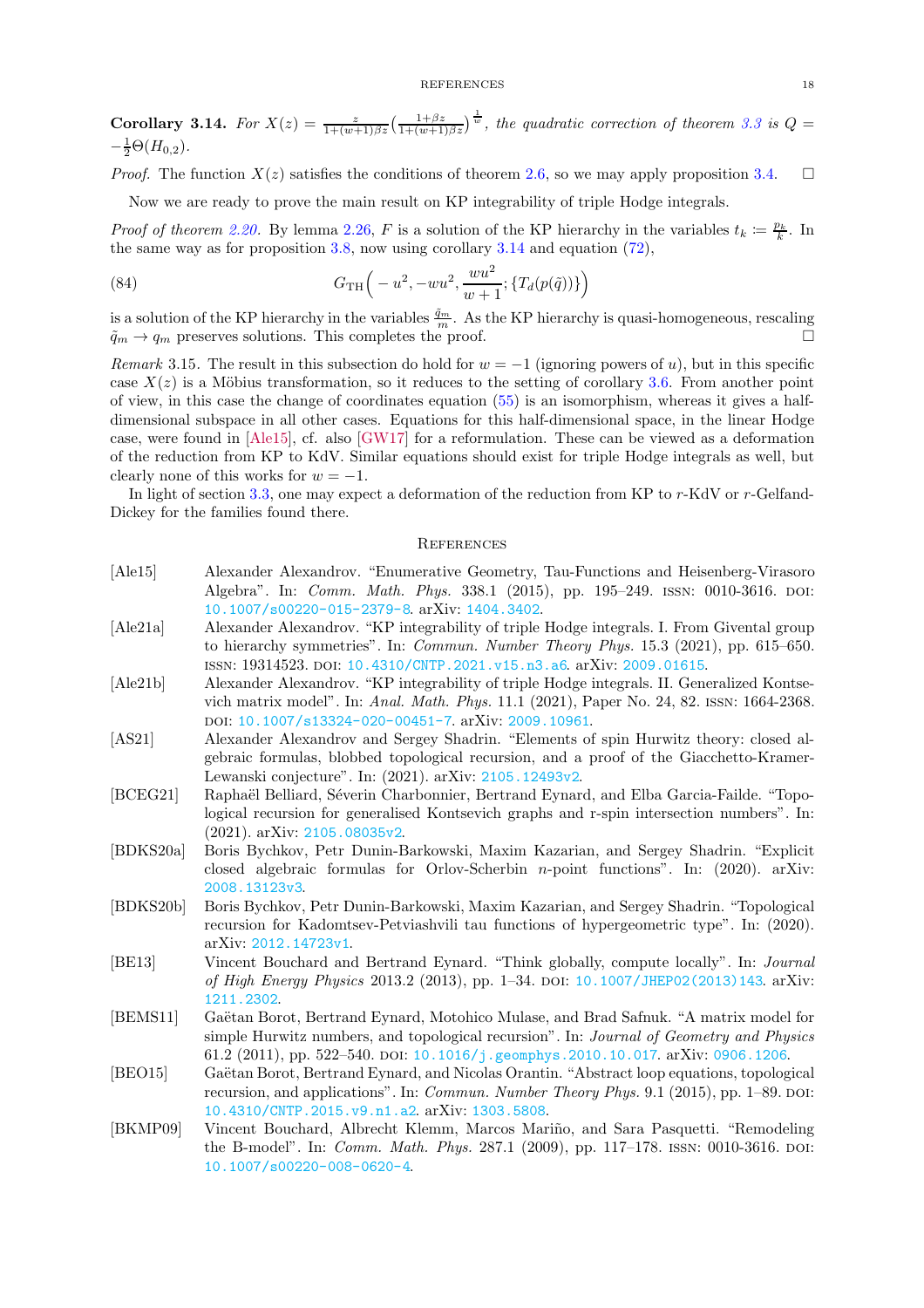- <span id="page-18-16"></span><span id="page-18-3"></span>[BKS20] Gaëtan Borot, Reinier Kramer, and Yannik Schüler. "Higher Airy structures and topological recursion for singular spectral curves". In: (2020). arXiv: [2010.03512v1](https://arxiv.org/abs/2010.03512v1).
- [BM08] Vincent Bouchard and Marcos Mariño. "Hurwitz numbers, matrix models and enumerative geometry". In: From Hodge theory to integrability and TQFT tt\*-geometry. Vol. 78. Proc. Sympos. Pure Math. Amer. Math. Soc., Providence, RI, 2008, pp. 263–283. doi: [10.1090/pspum/078/2483754](https://doi.org/10.1090/pspum/078/2483754). arXiv: [0709.1458](https://arxiv.org/abs/0709.1458).
- <span id="page-18-14"></span>[BS17] Gaëtan Borot and Sergey Shadrin. "Blobbed topological recursion: properties and applications". In: *Math. Proc. Camb. Phil. Soc.*  $162$  (2017), pp.  $39-87$ . DOI: [10.1017/S0305004116000323](https://doi.org/10.1017/S0305004116000323). arXiv: [1502.00981](https://arxiv.org/abs/1502.00981).
- <span id="page-18-10"></span>[Bur15a] Alexandr Buryak. "Double ramification cycles and integrable hierarchies". In: Comm. Math. Phys. 336.3 (2015), pp. 1085-1107. poi: [10.1007/s00220-014-2235-2](https://doi.org/10.1007/s00220-014-2235-2). arXiv: [1403.1719](https://arxiv.org/abs/1403.1719).
- <span id="page-18-11"></span>[Bur15b] Alexandr Buryak. "Dubrovin-Zhang hierarchy for the Hodge integrals". In: Commun. Number Theory Phys. 9.2 (2015), pp. 239–272. doi:  $10.4310/\text{CNTP}$ .2015.v9.n2.a1. arXiv: [1308.5716](https://arxiv.org/abs/1308.5716).
- <span id="page-18-12"></span>[Bur16] Alexandr Buryak. "ILW equation for the Hodge integrals revisited". In: Math. Res. Lett. 23.3 (2016), pp. 675–683. doi: [10.4310/MRL.2016.v23.n3.a5](https://doi.org/10.4310/MRL.2016.v23.n3.a5). arXiv: [1505.05911](https://arxiv.org/abs/1505.05911).
- <span id="page-18-1"></span>[CEO06] Leonid Chekhov, Bertrand Eynard, and Nicolas Orantin. "Free energy topological expansion for the 2-matrix model". In: *J. High Energy Phys.* 2006.12 (2006), pp. 1-31. DOI: [10.1088/1126-6708/2006/12/053](https://doi.org/10.1088/1126-6708/2006/12/053). arXiv: [math-ph/0603003](https://arxiv.org/abs/math-ph/0603003).
- <span id="page-18-6"></span>[Che18] Lin Chen. "Bouchard-Klemm-Marino-Pasquetti conjecture for  $\mathbb{C}^{3}$ ". In: Topological recursion and its influence in analysis, geometry, and topology. Vol. 100. Proc. Sympos. Pure Math. Amer. Math. Soc., Providence, RI, 2018, pp. 83–102.
- <span id="page-18-13"></span>[Dic03] Leonid A. Dickey. Soliton equations and Hamiltonian systems. Second. Vol. 26. Advanced Series in Mathematical Physics. World Scientific Publishing Co., Inc., River Edge, NJ, 2003, pp. xii+408. ISBN: 981-238-173-2. DOI: [10.1142/5108](https://doi.org/10.1142/5108).
- <span id="page-18-18"></span>[DNOPS18] Petr Dunin-Barkowski, Paul Norbury, Nicolas Orantin, Alexandr Popolitov, and Sergey Shadrin. "Primary invariants of Hurwitz Frobenius manifolds". In: Topological recursion and its influence in analysis, geometry, and topology. Vol. 100. Proc. Sympos. Pure Math. Amer. Math. Soc., Providence, RI, 2018, pp. 297–331. arXiv: [1605.07644](https://arxiv.org/abs/1605.07644).
- <span id="page-18-17"></span>[DNOPS19] Petr Dunin-Barkowski, Paul Norbury, Nicolas Orantin, Alexandr Popolitov, and Sergey Shadrin. In: *J. Inst. Math. Jussieu* 18.3 (2019), pp. 449–497. ISSN: 1474-7480. DOI: [10.1017/s147474801700007x](https://doi.org/10.1017/s147474801700007x).
- <span id="page-18-5"></span>[DOSS14] Petr Dunin-Barkowski, Nicolas Orantin, Sergey Shadrin, and Loek Spitz. "Identification of the Givental formula with the spectral curve topological recursion procedure". In: Comm. Math. Phys. 328.2 (2014), pp. 669–700. doi: [10.1007/s00220-014-1887-2](https://doi.org/10.1007/s00220-014-1887-2). arXiv: [1211.4021](https://arxiv.org/abs/1211.4021).
- <span id="page-18-9"></span>[DZ01] Boris Dubrovin and Youjin Zhang. "Normal forms of hierarchies of integrable PDEs, Frobenius manifolds and Gromov–Witten invariants". In: (Aug. 2001). arXiv: [math/0108160](https://arxiv.org/abs/math/0108160).
- <span id="page-18-0"></span>[ELSV01] Torsten Ekedahl, Sergei Lando, Michael Shapiro, and Alek Vainshtein. "Hurwitz numbers and intersections on moduli spaces of curves." In: Invent. Math. 146.2 (2001), pp. 297–327. doi: [10.1007/s002220100164](https://doi.org/10.1007/s002220100164).
- <span id="page-18-2"></span>[EO07] Bertrand Eynard and Nicolas Orantin. "Invariants of algebraic curves and topological expansion". In: *Commun. Number Theory Phys.*  $1.2$  (2007), pp.  $347-452$ . DOI: [10.4310/CNTP.2007.v1.n2.a4](https://doi.org/10.4310/CNTP.2007.v1.n2.a4). arXiv: [math-ph/0702045](https://arxiv.org/abs/math-ph/0702045).
- <span id="page-18-15"></span>[EO09] Bertrand Eynard and Nicolas Orantin. "Topological recursion in enumerative geometry and random matrices". In: *J. Phys. A* 42.29 (2009), pp. 293001, 117. poi: [10.1088/1751-8113/42/29/293001](https://doi.org/10.1088/1751-8113/42/29/293001).
- <span id="page-18-8"></span>[EO15] Bertrand Eynard and Nicolas Orantin. "Computation of open Gromov-Witten invariants for toric Calabi-Yau 3-folds by topological recursion, a proof of the BKMP conjecture". In: Commun. Math. Phys. 337.2 (2015), pp. 483–567. doi: [10.1007/s00220-015-2361-5](https://doi.org/10.1007/s00220-015-2361-5). arXiv: [1205.1103](https://arxiv.org/abs/1205.1103).
- <span id="page-18-7"></span><span id="page-18-4"></span>[Eyn11] Bertrand Eynard. "Intersection numbers of spectral curves". In: (Apr. 2011). arXiv: [1104.0176](https://arxiv.org/abs/1104.0176).
- [Eyn14] Bertrand Eynard. "Invariants of spectral curves and intersection theory of moduli spaces of complex curves". In: Communications in Number Theory and Physics 8.3 (2014), pp. 541– 588. doi: [10.4310/CNTP.2014.v8.n3.a4](https://doi.org/10.4310/CNTP.2014.v8.n3.a4). arXiv: [1110.2949](https://arxiv.org/abs/1110.2949).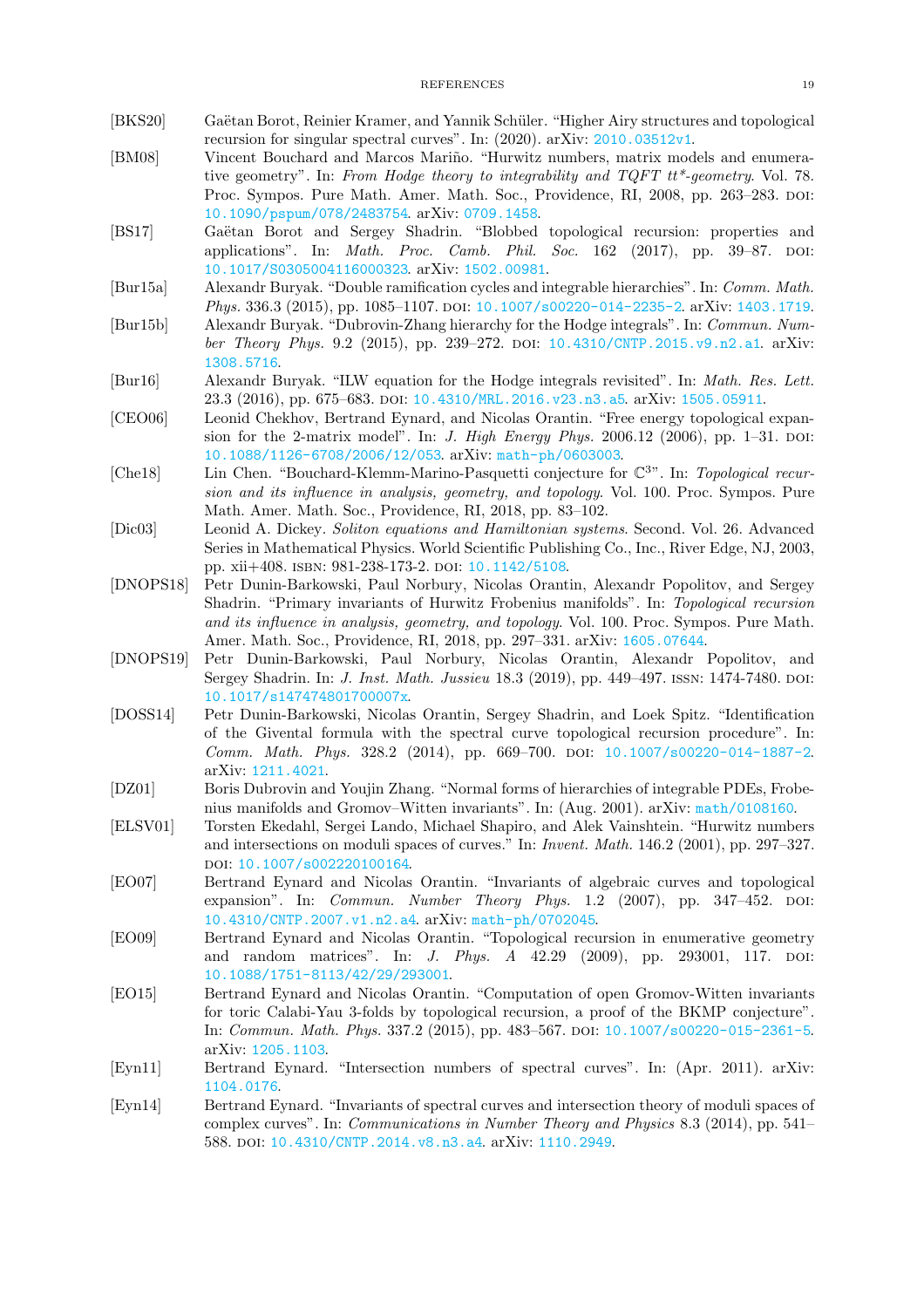- <span id="page-19-18"></span>[FP00] Carel Faber and Rahul Pandharipande. "Hodge integrals and Gromov-Witten theory". In: Invent. Math. 139 (2000), pp. 173–199. doi: [10.1007/s002229900028](https://doi.org/10.1007/s002229900028). arXiv: [math/9810173](https://arxiv.org/abs/math/9810173).
- <span id="page-19-16"></span>[Giv01] Alexander B. Givental. "Gromov-Witten invariants and quantization of quadratic hamiltonians". In: Mosc. Math. J. 1.4 (2001), pp. 1–17. doi: [10.17323/1609-4514-2001-1-4-551-568](https://doi.org/10.17323/1609-4514-2001-1-4-551-568). arXiv: [math/0108100](https://arxiv.org/abs/math/0108100).
- <span id="page-19-8"></span>[GKL21] Alessandro Giacchetto, Reinier Kramer, and Danilo Lewański. "A new spin on Hurwitz theory and ELSV via theta characteristics". In: (2021). arXiv: [2104.05697v1](https://arxiv.org/abs/2104.05697v1).
- <span id="page-19-19"></span>[GW17] Shuai Guo and Gehao Wang. "Virasoro constraints and polynomial recursion for the linear Hodge integrals". In: Lett. Math. Phys. 107.4 (2017), pp. 757-791. DOI: [10.1007/s11005-016-0923-x](https://doi.org/10.1007/s11005-016-0923-x). arXiv: [1608.02077](https://arxiv.org/abs/1608.02077).
- <span id="page-19-2"></span>[Kaz09] Maxim Kazarian. "KP hierarchy for Hodge integrals". In: Adv. Math. 221.1 (2009), pp. 1– 21. DOI: [10.1016/j.aim.2008.10.017](https://doi.org/10.1016/j.aim.2008.10.017). arXiv: [0809.3263](https://arxiv.org/abs/0809.3263).
- <span id="page-19-10"></span>[Kha99] Sergey Kharchev. "Kadomtsev–Petviashvili hierarchy and generalized Kontsevich model". In: Moscow Seminar in Mathematical Physics. Vol. 191. Amer. Math. Soc. Transl. Ser. 2. Amer. Math. Soc., Providence, RI, 1999, pp. 119–162. doi: [10.1090/trans2/191/05](https://doi.org/10.1090/trans2/191/05). arXiv: [hep-th/9810091](https://arxiv.org/abs/hep-th/9810091).
- <span id="page-19-15"></span>[KM94] Maxim Kontsevich and Yuri I. Manin. "Gromov-Witten classes, quantum cohomology, and enumerative geometry". In: Communications in Mathematical Physics 164.3 (1994), pp. 525–562. doi: [10/dmfxd6](https://doi.org/10/dmfxd6). arXiv: [hep-th/9402147](https://arxiv.org/abs/hep-th/9402147).
- <span id="page-19-12"></span>[KMMM95] Sergey M. Kharchev, Andrei V. Marshakov, Andrei D. Mironov, and Alexei Yu. Morozov. "Generalized Kazakov-Migdal-Kontsevich model: group theory aspects". In: Internat. J. Modern Phys. A 10.14 (1995), pp. 2015–2051. ISSN: 0217-751X. DOI: [10.1142/S0217751X9500098X](https://doi.org/10.1142/S0217751X9500098X).
- <span id="page-19-9"></span><span id="page-19-0"></span>[Kon92] Maxim Kontsevich. "Intersection theory on the moduli space of curves and the matrix Airy function". In: Comm. Math. Phys. 147.1 (1992), pp. 1-23. DOI: [10.1007/BF02099526](https://doi.org/10.1007/BF02099526).
- [Kra19] Reinier Kramer. "Cycles of curves, cover counts, and central invariants". Ph.D. thesis. Universiteit van Amsterdam, 2019. url: <https://hdl.handle.net/11245.1/588b7706-082d-4836-9cf7-7ca5025f3d64>.
- <span id="page-19-4"></span>[LLZ03] Chiu-Chu Melissa Liu, Kefeng Liu, and Jian Zhou. "A Proof of a Conjecture of Mariño-Vafa on Hodge Integrals". In: *J. Differential Geometry* 65 (2003), pp. 289–340. doi: [10.4310/jdg/1090511689](https://doi.org/10.4310/jdg/1090511689). eprint: <math/0306434>.
- <span id="page-19-17"></span>[LPSZ17] Danilo Lewanski, Alexandr Popolitov, Sergey Shadrin, and Dimitri Zvonkine. "Chiodo formulas for the r-th roots and topological recursion". In: Lett. Math. Phys. 107.5 (2017), pp. 901–919. doi: [10.1007/s11005-016-0928-5](https://doi.org/10.1007/s11005-016-0928-5). arXiv: [1504.07439](https://arxiv.org/abs/1504.07439).
- <span id="page-19-7"></span>[LWZ21] Si-Qi Liu, Zhe Wang, and Youjin Zhang. "Reduction of the 2D Toda hierarchy and linear Hodge integrals". In: (2021). arXiv: [2110.03317](https://arxiv.org/abs/2110.03317).
- <span id="page-19-6"></span>[LYZZ21] Si-Qi Liu, Di Yang, Youjin Zhang, and Chunhui Zhou. "The Hodge-FVH correspondence". In: J. Reine Angew. Math. 775 (2021), pp. 259–300. issn: 0075-4102. doi: [10.1515/crelle-2020-0051](https://doi.org/10.1515/crelle-2020-0051).
- <span id="page-19-11"></span>[MJD00] Tetsuji Miwa, Michio Jimbo, and Etsuro Date. Solitons: Differential equations, symmetries and infinite dimensional algebras. Vol. 135. Cambridge Tracts in Mathematics. Cambridge University Press, 2000.
- <span id="page-19-3"></span>[MV02] Marcos Mariño and Cumrun Vafa. "Framed knots at large N". In: Contemporary Mathe-matics 310 (2002), pp. 185-205. DOI: [10.1090/conm/310/05404](https://doi.org/10.1090/conm/310/05404).
- <span id="page-19-1"></span>[Oko00] Andrei Okounkov. "Toda equations for Hurwitz numbers". In: Math. Res. Lett. 7 (2000), pp. 447-453. DOI: [10.4310/MRL.2000.v7.n4.a10](https://doi.org/10.4310/MRL.2000.v7.n4.a10).
- <span id="page-19-5"></span>[OP04] Andrei Okounkov and Rahul Pandharipande. "Hodge integrals and invariants of the unknot". In: Geometry and Topology 8 (2004), pp. 675–699. poi:  $10.2140/\text{gt}.2004.8.675$ . arXiv: [math/0307209](https://arxiv.org/abs/math/0307209).
- <span id="page-19-13"></span>[OS01a] Alexandr Yu. Orlov and D. M. Scherbin. "Multivariate hypergeometric functions as  $\tau$ -functions of Toda lattice and Kadomtsev-Petviashvili equation". In: vol.  $152/153$ . Advances in nonlinear mathematics and science.  $2001$ , pp.  $51-65$ . DOI: [10.1016/S0167-2789\(01\)00158-0](https://doi.org/10.1016/S0167-2789(01)00158-0).
- <span id="page-19-14"></span>[OS01b] Alexandr. Yu. Orlov and D. M. Shcherbin. "Hypergeometric solutions of soliton equations". In: Teoret. Mat. Fiz. 128.1 (2001), pp. 84-108. ISSN: 0564-6162. DOI: [10.1023/A:1010402200567](https://doi.org/10.1023/A:1010402200567).